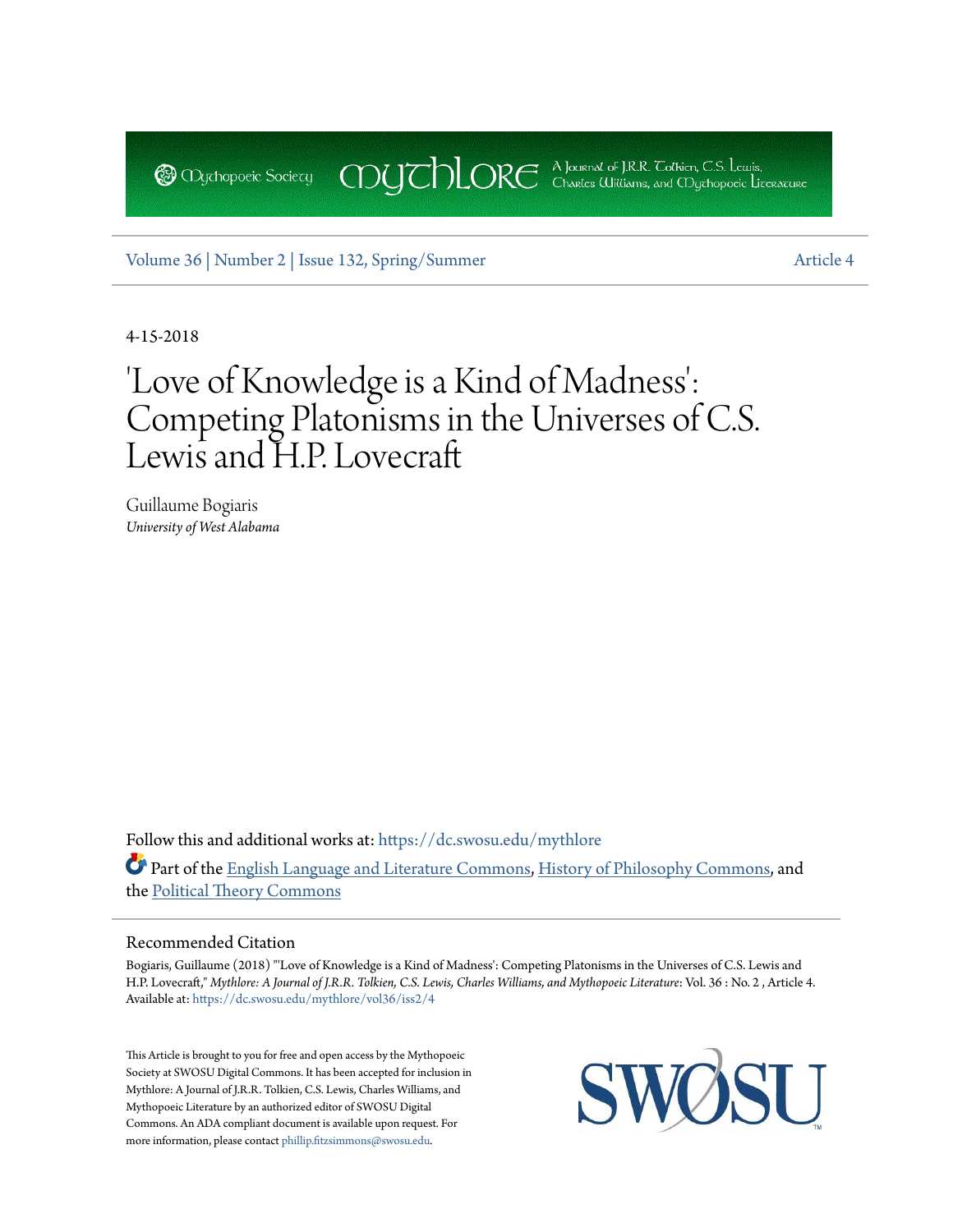## 'Love of Knowledge is a Kind of Madness': Competing Platonisms in the Universes of C.S. Lewis and H.P. Lovecraft

## **Abstract**

Though they often gesture in his direction, few contemporary philosophers or writers engage Plato's ideas. Yet C.S. Lewis and H.P. Lovecraft, two relatively uncelebrated authors of science-fiction fantasy (in academic circles, at least), treat Plato's notion of human enlightenment extensively. The two authors seem to agree with Plato's premise that knowledge is possible. While they concur that the metaphorical journey outside the cave is feasible, they differ on the benefits of such an ascent. Lewis is reassuring to his readers; like the Neo-Platonists to which he links his trilogy of science-fiction fantasy, he theorizes that the outside of the Platonic cave is the realm of God, in which humble humans find the salvation and love they merit. Lovecraft, however, seems convinced that the cosmic realm of the Old Gods, so oddly reminiscent of Plato's realm of the forms, has but one lesson for seekers of enlightenment: it is better not to ascend too far up the proverbial ladder of knowledge.

## **Additional Keywords**

Lovecraft, H.P.—Knowledge of Plato; Lewis, C.S.—Knowledge of Plato; Lewis. C.S. Space Trilogy--Sources

## **Cover Page Footnote**

The author wishes to thank the Social Science and Humanities Research Council of Canada (SSHRC) and the Glasscock Center for the Humanities at Texas A&M for their generous support during the production of this article. Special thanks to my friend and colleague Benjamin Peterson, without whom this article could not have seen the light of day. For their insightful comments on several drafts of this article, I also wish to express my gratitude to the reviewers at Mythlore, Dr. Alan Baily, Dr. Grant Ferguson, Dr. Demetra Kasimis, and my supervisors and mentors Dr. Cary J. Nederman and Dr. Diego von Vacano.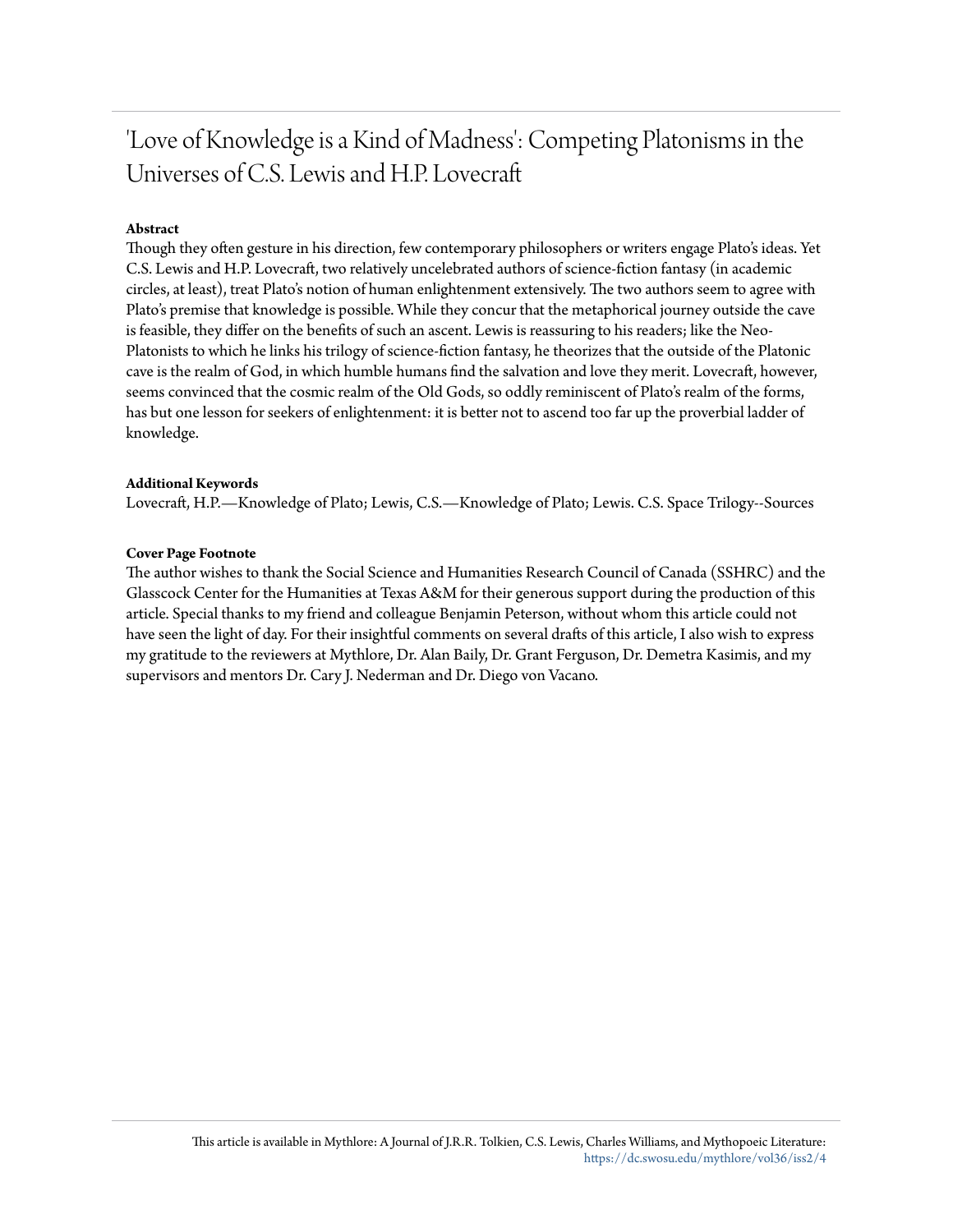

## $\mathbb{C}^{\mathbb{C}^{\infty}}$ ove of Knowledge is a Kind of Madness":  $\mathcal{O}$   $\ddot{\phi}$  Competing platonisms in the Universes  $\P_{\odot}$  of C.S. Lewis and D.D. Lovecraft

## GUILLAUME BOGIARIS

HIS PAPER AIMS TO SHOW THAT SEVERAL of C.S. Lewis's and H.P. Lovecraft's **T** DIS DADER AIODS TO SDOW TO AT SEVERAL of C.S. Lewis's and H.P. Lovecraft's  $\mathbf C$  works, specifically Lewis's novels *Out of the Silent Planet* (1938) and *Perelandra* (1943), and Lovecraft's stories "The White Ship" (1919), "The Dream-Quest of Unknown Kadath" (1927; pub.1943), "The Silver Key*"* (1929), and "Through the Gates of the Silver Key" (1934) can be read as interpretive commentaries on some of Plato's most famous myths, namely the *Republic's* allegory of the cave; the myth of the metals; the myth of Gyges; the myth of Er; and finally Diotima's concept of the ladder of knowledge (from the *Symposium*).

I argue that both authors (Lewis and Lovecraft) seem to agree with the fundamental Platonic tenet that reality is more than what it seems to be, in that the desire for knowledge can act as a spark leading to a successful ascension towards the divine or the supernatural. I take this to be intentional on Lewis's part and partially incidental on Lovecraft's. Both authors engage Platonism from a place of relative agreement, but eventually differ as to the meaning and possible benefits of the Platonic quest for knowledge. Over the course of its analysis this paper contributes to discussions about the reception of Platonism in mythopoeic literature, debates the philosophical sympathies of the authors studied, and the relevance of comparative studies of Lewis and Lovecraft, and reveals new aspects of the political theory of each author.

Lewis's character's ascent leads to the confirmation of neo-Platonic theology: the world is indeed made for us, but the ascent (and the enlightenment it brings) is only really possible because of the presence of a sentient and active God, who is not simply a disembodied, disinterested Idea of the Good. In Lovecraft's differing interpretation, however, the ladder leads to some knowledge, but that knowledge leads to danger and madness. Contrary to Lewis, Lovecraft's answer to Plato is that the world, although indeed made, was not made for us; there are questions with answers it is better not to seek. The proverbial exterior of the cave, in Lovecraft's terms, is a place where human beings find only terror, and where the mind takes refuge in madness in a lastditch effort to save itself. The only reasonable course of action for the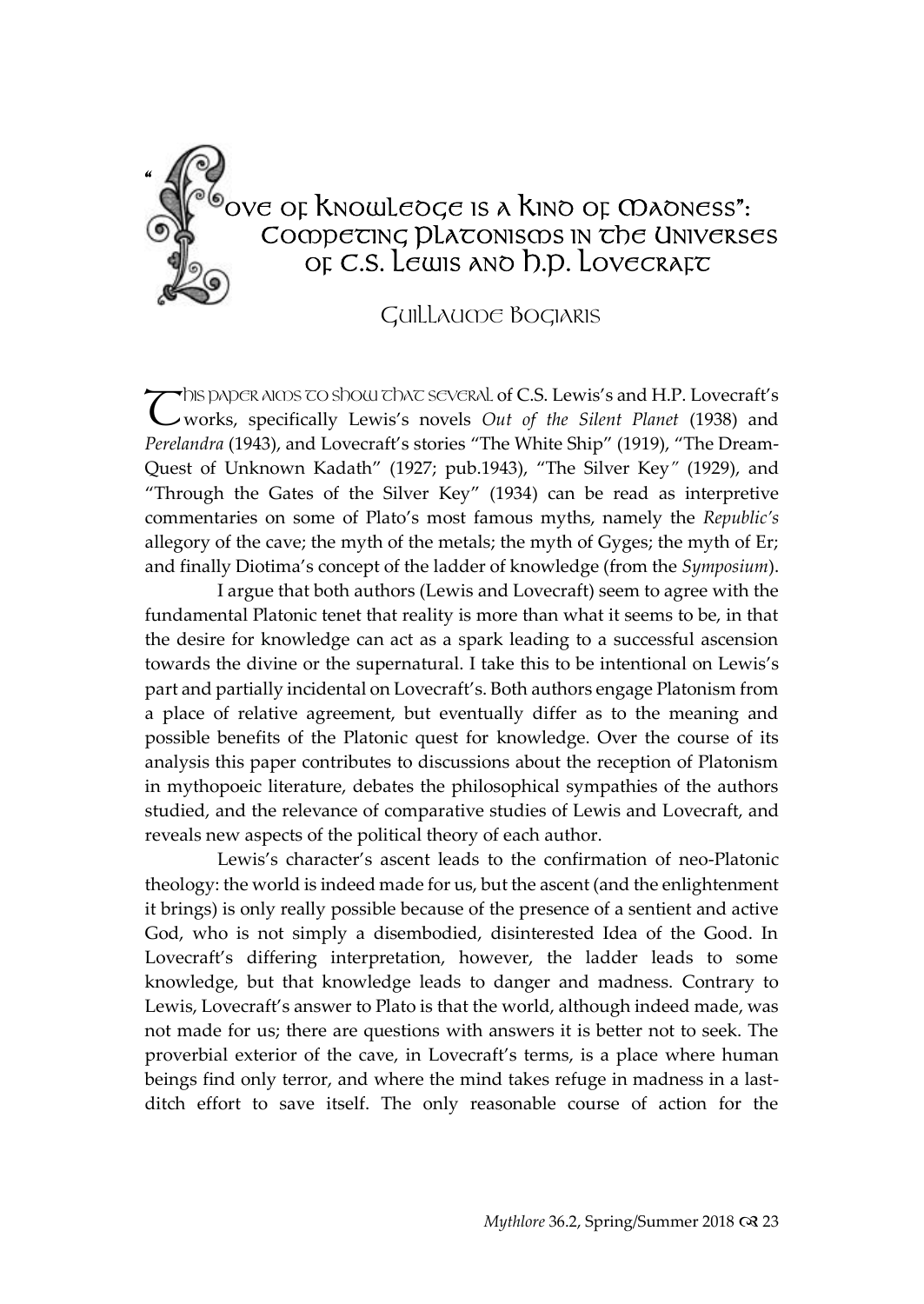Lovecraftian hero who has caught a glimpse of this reality is to return to the realm of men before it is too late.

## **LEWIS'S PLATONIST CONNECTIONS**

Lewis's space trilogy tells the story of Elwin Ransom, a Cambridge philologist who finds himself summarily kidnapped and carried to Mars (known as Malacandra to its inhabitants) by Weston (a physicist, also an academic) and Devine (a nondescript simpleton motivated by greed) (Sick 154). Lewis places himself in their universe; the end of *Out of the Silent Planet* and the beginning of *Perelandra* reveal to the reader that the author is a friend of Ransom who put his literary talent to the service of his friend by chronicling his adventures on Mars and Venus (also known as Perelandra).

Lewis, as he inserts himself in his novels, signals to his readers that they are, at least in part, about Platonism. The last two chapters of *Out of the Silent Planet* recount a fictitious correspondence between Lewis and Ransom. According to Lewis's make-believe, they had been writing to each other for a long time regarding philological subjects and eventually came to discuss the interplanetary adventures of Ransom, which Lewis then decided to chronicle in the form of the three novels.

These final chapters of the first book of the trilogy have for their subject, according to the author, "the real and practical purpose for which this book has been written" (*Out of the Silent Planet* [*OSP*] 152). Far from telling us directly why the book was written, these chapters give an account of how Ransom decided to share his incredible story with Lewis. According to the story, while Lewis was researching the 12<sup>th</sup> century neo-Platonists, he stumbled upon the word *Oyarses*. Puzzled as to its meaning, Lewis then turned to Ransom, a senior philologist, to help him figure it out. It just so happened that *Oyarses* and its associated declension *Oyarsa* are also words in "Old Solar," the universal and godly language spoken by all the non-terrestrial inhabitants of the universe. (Untainted by sin, the rest of the universe did not have a Tower of Babel moment.)

*Oyarsa* happens to be the title of the higher-order *Eldila*, a caste of largely benevolent, invisible godlike beings who exist independently of time and space. They populate the universe doing God's bidding. The *Oyarsa* in particular are the select few *Eldila* who rule over the planets of our solar system. According to the novel, Ransom was so surprised at Lewis's mention of *Oyarses* that their sole mention (since Lewis was already a friend) prompted Ransom to invite him over for a weekend and tell him the whole story of his interplanetary travels.

There is a coating of fiction surrounding this account of the book's origins. Still, Lewis is telling his readers rather clearly that *Out of the Silent Planet*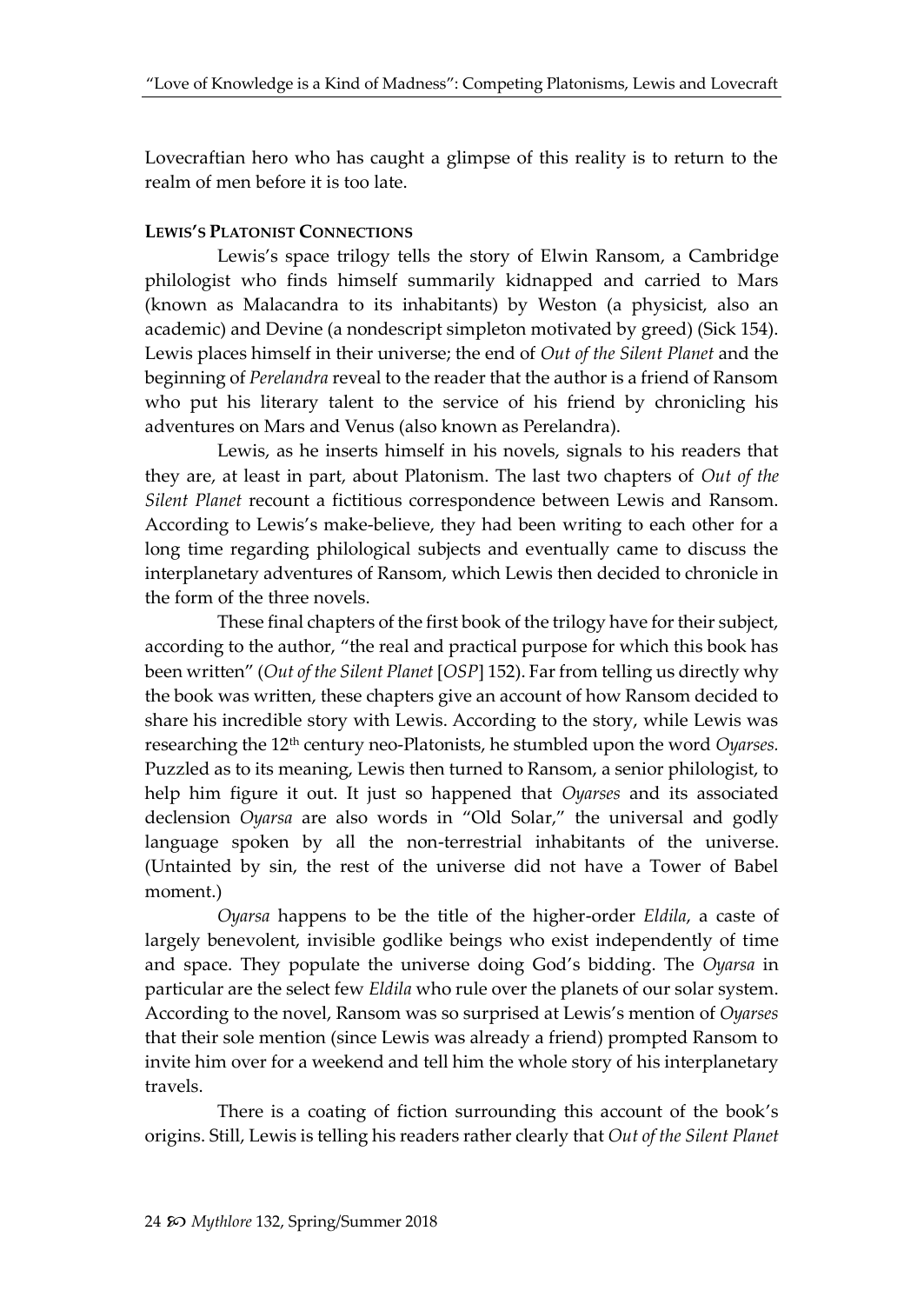is at least in part the product of a study, or of a revisiting, of Platonism and neo-Platonism. Not only does Lewis take us back to classical Greek philosophy with his mentions of both the neo-Platonists and Aristotle in this chapter, but he also tells us that the  $12<sup>th</sup>$  century neo-Platonists communicated or exchanged, at least in part, in the language of God. This indicates what the book is really about—an allegorical retelling of a Christian truth that Lewis, like the neo-Platonists, feels Plato had grasped (at the very least fractionally). In other words, Lewis's book was born over the course of an inquiry into the work of medieval scholars whose endeavors were largely the rehabilitation-slash-Christianization of Plato. The author modestly casts his novel as a product of this tradition.

Further confirming this point, Lewis and Ransom agree to present Ransom's adventures as fiction (*OSP* 154)—the novel *Out of the Silent Planet*. They do so because Ransom feels that this approach will reach a wider public and that the truly attentive readers will be able to catch hints from the narrative that will cue them into the real message of the book (*OSP* 153). About this I have two things to say.

First, this is extremely reminiscent of the agreement between Socrates and Adeimantus at the end of Book II of the *Republic*. Before they launch into an inquiry on the nature and structure of the city in speech, *Kallipolis* (the best city), both Greeks agree that despite its fictional nature (i.e. despite its status as a noble lie, or a myth) it has the power to point to a fundamental truth of human life. By pretending his fictional story is actually a true tale disguised as a lie, Lewis makes his characters the 20<sup>th</sup>-century versions of Socrates and Adeimantus, and perhaps projects himself as a successor to Plato. This becomes clearer when the novel, as we will see below, takes its protagonists to a sci-fi version of *Kallipolis*.

It is also worth noting that Lewis echoes another idea that derives from Socrates's and Adeimantus's conversation about myths. Like the two Greeks (Plato, *Republic* 382c), Lewis tells his readers that the mythical/fictional nature of the story may point to the truth. Ransom realizes on Venus (Perelandra) that "our mythology is based on a solider reality than we dream: but it is also an infinite distance from that base" (*Perelandra* 201; Sick 152). Despite our myths being superficially inaccurate, Ransom's adventure confirms the Platonic insight that they are crafted to make palatable complex truths otherwise incomprehensible to men: "Ransom at last understood why mythology was what it was—gleams of celestial strength and beauty falling on a jungle of filth and imbecility" (*Perelandra* 201).

Second, without wanting to generate controversy over interpretation, it seems there is a direct invitation here to unpack the metaphors and the story of *Out of the Silent Planet*, or at the very least assume that the whole adventure is philosophically loaded. Even to those unsympathetic to such interpretive methods, this proposition should not sound too far-fetched. Lewis's tendency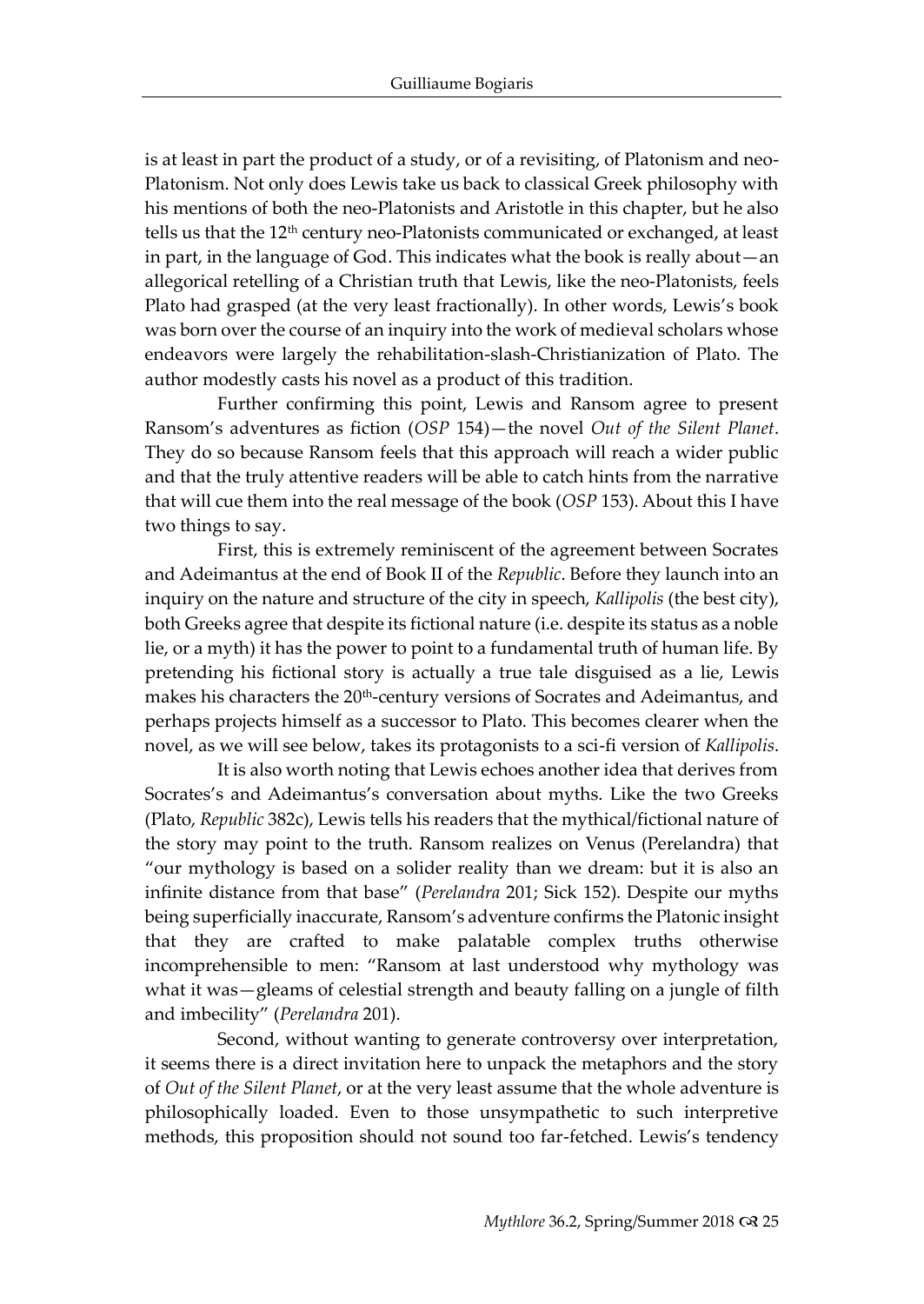for heavy-handed, not-so-subtle symbolism is common knowledge, if not the stuff of jokes amongst lovers of fantasy literature, as any reader of the Chronicles of Narnia will know. As such it should not be controversial for us to accept Lewis's invitation and try to unpack the deeper meaning of his work.

#### **RANSOM'S** *ANABASIS*

Elwin Ransom's trip to Malacandra has all the accoutrements of a metaphor for enlightenment. Specifically, his trip to Mars is presented as a symbolic retelling of a trip outside Plato's cave. Although the allegory of the cave is certainly well-known to most readers, allow me to briefly sum it up for the sake of the parallels I wish to draw below. In Book VII of the *Republic*, Plato has the character of Socrates describe to Glaucon an "image of our soul in its education and want of education" (*Republic* 514a). This image is, like *Kallipolis* and the myth of the metals, another one of those superficial lies that carries a substantial truth. In this case the truth is that citizens are chained inside a dark cave, a metaphor for our state of double-ignorance. Double-ignorance meaning here that we ignore the truth about Justice, the Good, etc., all the while thinking that in fact we know about it. One of the many points made throughout the allegory is that the illusion of knowledge is partly due to the manipulation of a second caste of cave-dwellers, presumably (but not exclusively) politicians, sophists and artisans (see Plato, *Apology of Socrates*), who project images of the above philosophical concepts for the rest of the cave-dwellers to behold with the aid of puppets, i.e. man-made renderings of these concepts.

Eventually, one of the cave-dwellers is forcefully freed from his shackles and starts the long and arduous trek uphill towards the light (an *anabasis,* ascent, an important figure of speech of the *Republic*). First he encounters the puppeteers on their parapet and sees that they project, with the aid of a fire, the images he saw all his life. Going past them, the newly freed cave dweller eventually reaches the outside of the cave where he is blinded by the sun. The sun is a Platonic image of the Good, through which we know everything else in the world (because it sheds light on everything). The freed cave-dweller eventually acclimates himself to the outside of the cave to the point where he can see things as they are and eventually behold the sun/Good itself. The story culminates with his return into the cave (the *katabasis*, or descent, another important trope of the *Republic*) where he decides to tell his fellow men about the outside, eventually to be scorned and put to death, so great was the upset he created when attempting to help/educate his brethren.

Not coincidentally, the fictional Ransom seems to have taken this lesson about the tension between the philosopher-educator and the city to heart; this is why he proceeds cautiously and demands of Lewis that he present the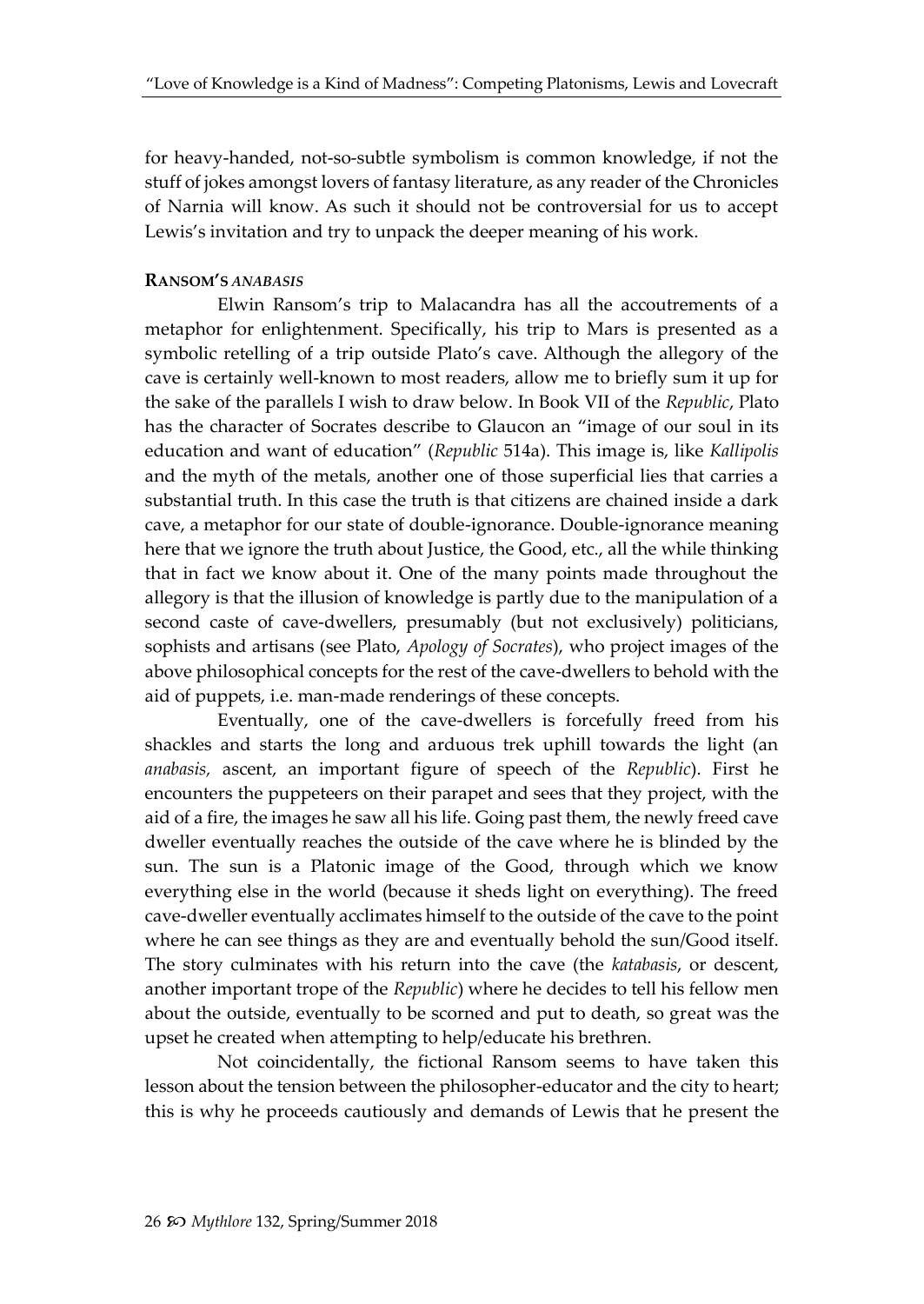story of his adventures as fiction, peppered with narrative clues aimed at the truly attentive reader.

Returning to the beginning of Ransom's adventures, Lewis's tale finds him erring by himself in the dark English countryside, lost and without a place to stay. He eventually enters by infraction onto an estate called The Rise at the prompting of a nearby mother. She is desperate to find her son who works at The Rise and should have returned home by then. Ransom goes there and finds the boy visibly distressed and in the company of a man called Devine (who happens to be one of his former schoolmates, a person he disliked profoundly) and Weston, a physics professor and proprietor of the domain. Ransom is eventually drugged, knocked unconscious, and dragged by force into what we will later find out is a spaceship. Thus Ransom, forcefully unshackled like our Socratic cave-dweller, begins his own *anabasis*.

Much like what the cave-dweller experiences after his sortie, the sun immediately blinds Ransom in his first moments outside his usual environment (in this case, outside of earth, in space). While the cave-dweller initially needs to avert his eyes and look at the ground, Ransom is lucky enough to also have a buffer: darkened glasses lent by Weston until he gets used to the blinding light. After a few days, our hero starts to truly experience elation at his ascent:

He had read of 'Space': at the back of his thinking for years had lurked the dismal fancy of the black, the cold vacuity, the utter deadness, which was supposed to separate the worlds. He had not known how much it affected him till now—now that the very name 'Space' seemed a blasphemous libel for this empyrean ocean of radiance in which they swam. He could not call it 'dead'; he felt life pouring into him from it every moment. […] No: space was the wrong name. Older thinkers had been wiser when they named it simply the heavens […]. (*OSP* 28)

Ransom's trip away from the Earth continues to mirror that of Socrates's cavedweller in that time brings acclimation to the Sun's light, and this acclimation brings enlightenment. Former opinions are shed in favor of direct observation, which translates into true knowledge. Over the course of this process, Ransom comes to the realization that the ancients were right whereas we, scienceobsessed moderns, are wrong.

As the three space travellers prepare to land on Mars (Malacandra), Ransom comes to the ultimate Platonic realization. Whereas he had previously "thought of planets, even of the Earth, as islands of life and reality floating in a deadly void" (*OSP* 40), he now thinks of them as interruptions of actual reality, i.e. the living heavens bathed in sunlight out of which he is now sadly being pulled. His descent into Malacandra awakens Ransom to the fact that planets are metaphorical caves in the Platonic sense, and his knowledge of Earth makes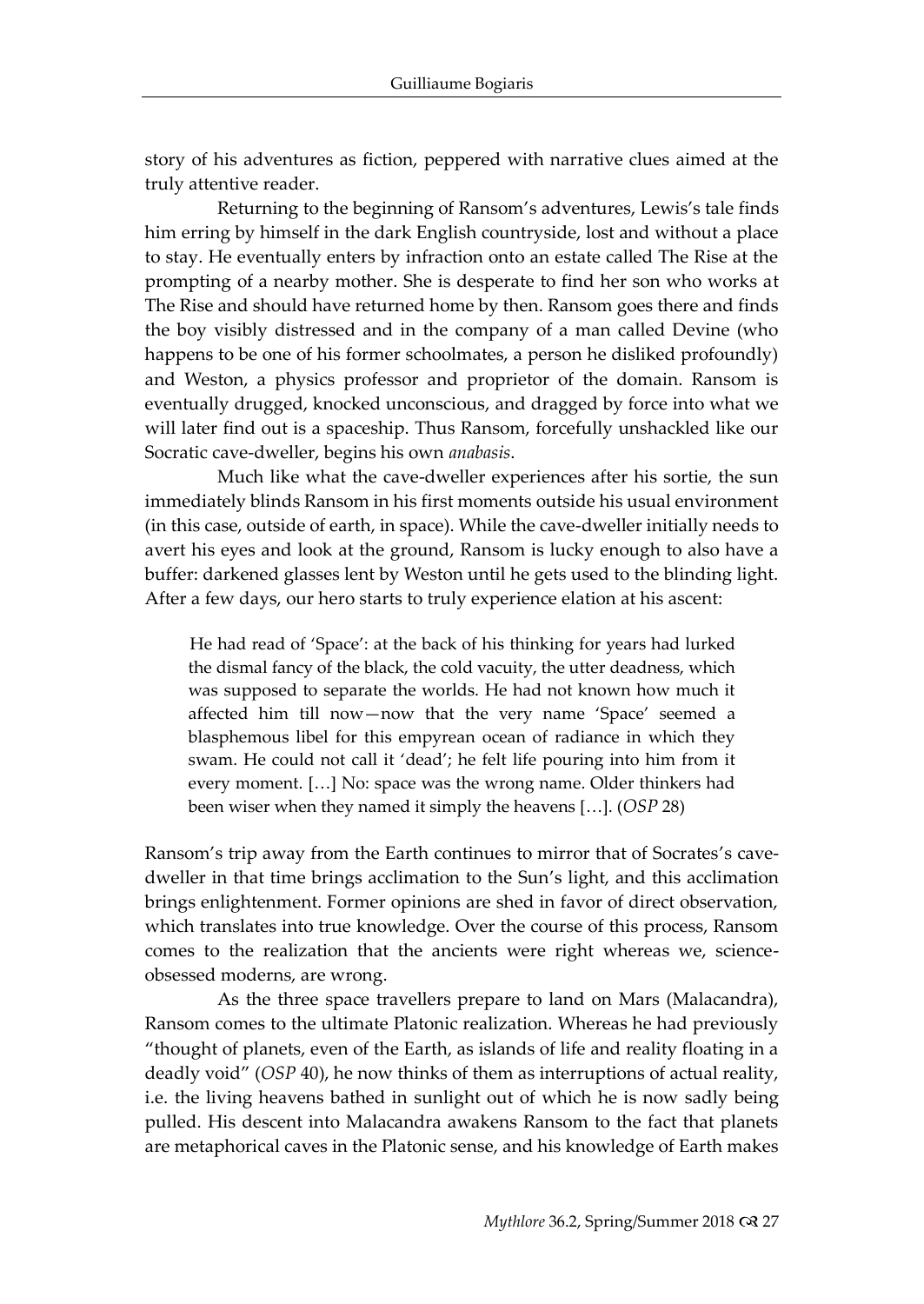him rather unenthusiastic at the prospect his descent. But, unbeknownst to him, he is about to begin another, more meaningful ascent.

## *KALLIPOLIS* **IN SPACE**

The spaceship eventually lands and Ransom learns that Weston and Devine plan to offer him in sacrifice to the *Sorns*, which at this point the reader (like the hero) is led to believe are the sole sentient inhabitants of this planet. Seeing from afar their tall, lanky, and menacing forms, Ransom flees with his kidnappers in hot pursuit but successfully eludes them. He eventually comes to a pond where he witnesses a giant otter-like creature (named Hyoi, as we learn later) going about its business whilst talking to itself. At this moment begins the real adventure, that of Ransom's service to God, or Maledil, which unfolds in the other two books of the trilogy.

Unlike his first one, Ransom's second *anabasis* is more of a trip up the ladder of knowledge than a literal trip upwards. It an ascent such as the one described by Diotima in Plato's *Symposium*. In the dialogue, the priestess describes to Socrates how, motivated by the powerful need (and resourcefulness) created by love (*eros*) (Plato*, Symposium* 203b),<sup>1</sup> individuals can ascend to contemplation of the divine. According to Diotima, as long as it is *eros* that is felt, the ascent is possible: if someone loves a beautiful boy, for example, then it is likely that they will go from love of the beautiful boy to love of beautiful bodies, to love of the beautiful, to love of beauty, and finally love of the Good which sheds light on (and allows for the knowledge of) the concept of beauty.

This is exactly what happens to Ransom. As soon as he hears the creature speaking to itself in articulate language his *eros* for knowledge takes over: "The love of knowledge is a kind of madness" (*OSP* 55). Ignoring danger, already imagining his contribution to linguistics, Ransom leaps out of hiding to attempt to communicate with the creature, which we soon learn is a member of the species called the *Hrossa (*sing*. Hross)*. Through the *Hrossa* Ransom will begin his acquaintance with Martian society, which is hierarchically (and geographically) layered in a way that mirrors almost exactly that of Plato's *Kallipolis*, i.e. in three castes with the gold-souled philosopher-rulers at the top, the silver-souled honor-loving military class in the middle, and the bronzesouled labor class at the bottom (*Republic* 414d-415c). On Malacandra, as in *Kallipolis*, all resources and food are held in common.

Ransom gets most closely acquainted with the *Hrossa*, who live in tribes and seem to be the "auxiliaries" or "silver-souled" members of this interstellar *Kallipolis*. Not coincidentally, the *Hrossa* live geographically in-between the

<sup>1</sup> Interestingly, the *Symposium* is the only work of ancient philosophy mentioned in Lewis's essay "On the Reading of Old Books" amongst his "must-read" classics.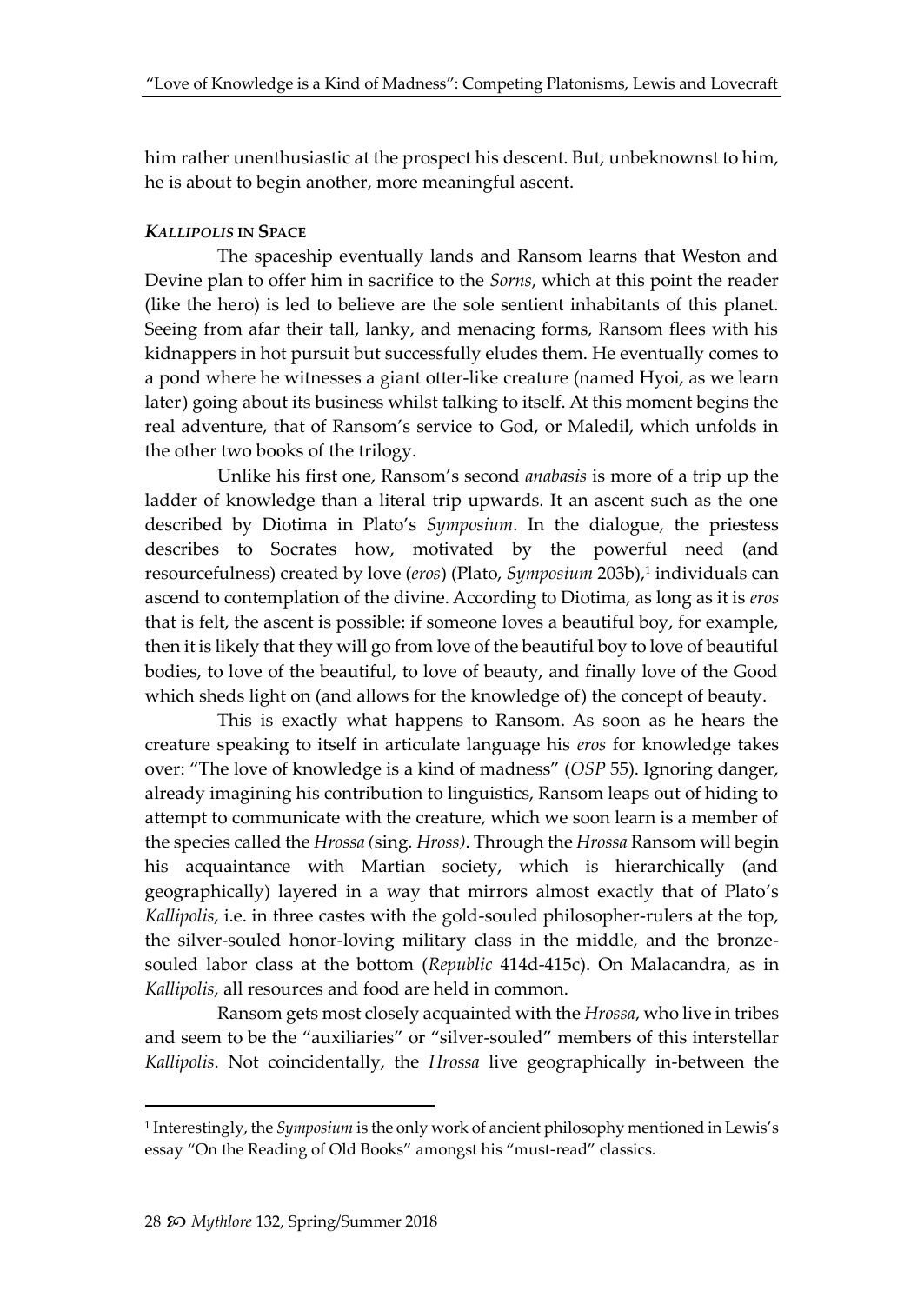other two races of Malacandrians. They possess a rite of passage marking the most valiant amongst them that consists in killing a great aquatic beast called the *Hnakra*. They are *thumotic* (spirited and honor-loving) in nature: a caste of warrior-poets who value honor and poetic expression, uninterested in the systematic pursuit of knowledge. They are as valiant in hunting as they are sensitive in their art, and regularly engage in chanting rituals reminiscent of the account we have of ancient Greek recitations of Homeric poetry.

From Hyoi (the *Hross* Ransom first encounters) and his *Hrossa* brethren Ransom learns that Malacandrian society is comprised of three species. The other two groups of *Hnau* (the Old Solar word for sentient creatures) are the *Sorns* (or *Séroni*) and the *Pfifltriggi*. The *Séroni*, who live at the highest elevation possible on Malacandra (so high that oxygen is extremely scarce), are the logocentric caste of Martians. Clearly Lewis's equivalent of the gold-souled guardians of *Kallipolis*, the *Séroni* are the keepers of Malacandrian history and knowledge, and are generally understood to be the scientific and scholarly caste. They are humanoid in appearance, although much taller and slenderer than humans.

The *Pfifltriggi*, bronze-souled denizens of Malacandra that they are, live all the way down the bottom of Mars. They work solely with their hands (of which they have many), either in mines held in common or in forges, crafting tools for the *Séroni* and works of art out of the stones and metals they mine. The *Pfifltriggi* are also the shortest of all Malacandrian species, and their society is the only one on Mars that is matriarchal (*OSP* 157). Kanaberaka, the only *Pfifltrigg* with whom Ransom interacts, informs him that their women are responsible for keeping their society focused on work. According to him, the emphasis each caste places on heterosexual relationships is inversely proportional. The *Pfifltriggi* make "the most account" of their women, whereas the logo-centric *Sorns* make "least account" of them (*OSP* 116).

But Malacandra differs from Plato's ideal city in one important respect: the logo-centric class does not rule Malacandrian society the way that the goldsouled guardians rule *Kallipolis*. Malacandra is ruled by yet another type of *Hnau* (found throughout the universe), an *Eldila* called the *Oyarsa*. As mentioned above the *Eldila* are benevolent invisible beings in the service of God (Maledil) who populate the entire universe. Whereas Plato had stipulated in his reinterpretation of the myth of Gyges (*Republic* 359c) that sentient beings reveal their truly awful, unjust souls in the absence of visibility or of other's gazes (Gyges finds a ring of invisibility and immediately uses it to murder his King and bed his Queen *sans* witnesses), it is the very invisibility of the *Eldila* that reveals their goodness. They are in fact reverse-Gygeses; with all their powers and without any means for other *hnau* to hold them accountable, the *Eldila* are still entirely benevolent and selfless.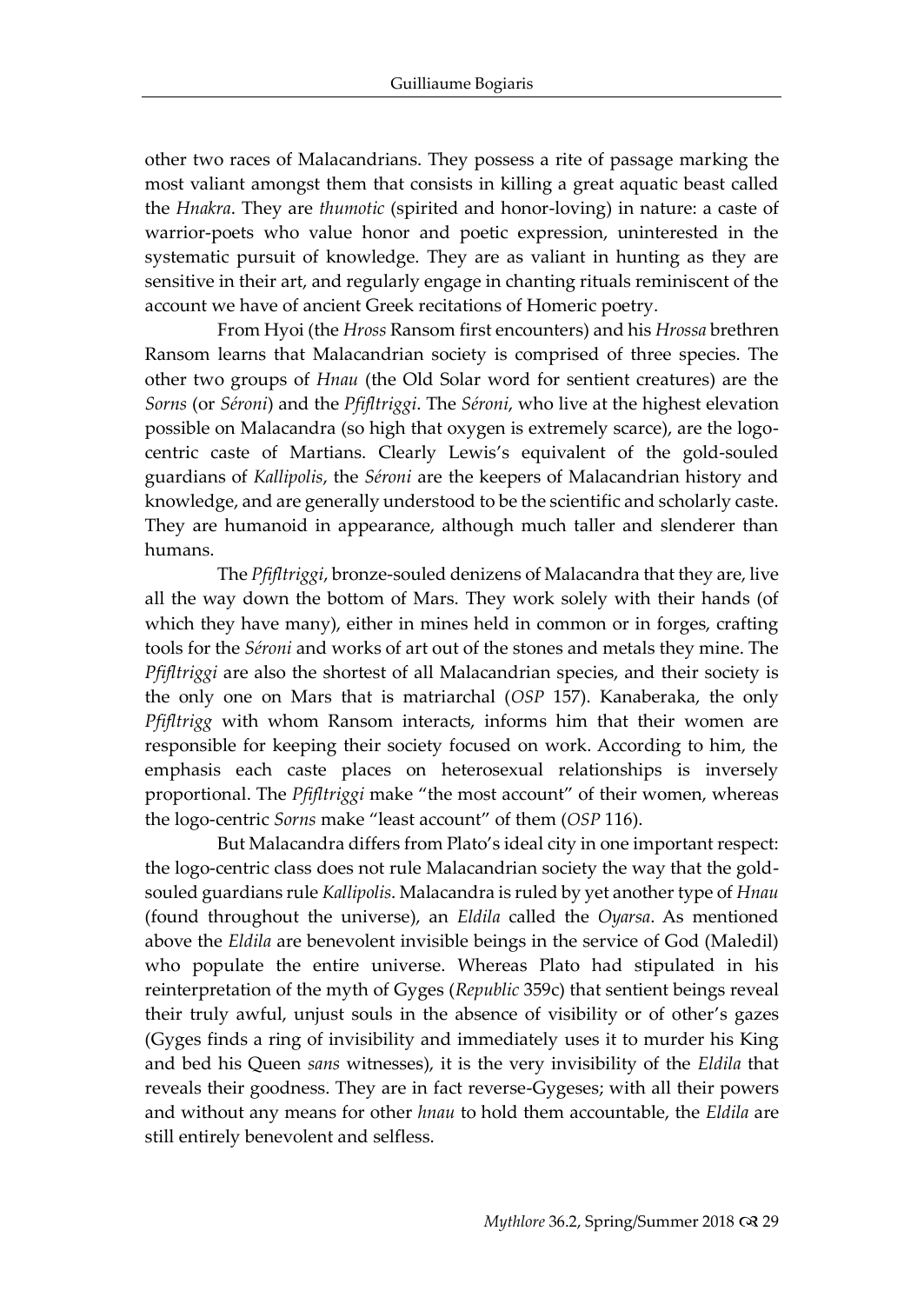The humans of Earth, however, are quite literal Gygeses. The *Oyarsa* of Mars reveals that Earth and its population are invisible and inaccessible to the *Eldila* on account of having been overtaken by an evil *Oyarsa*. This *Oyarsa* has corrupted humans over time until they have started to believe all laws could be broken, and that every one of them was "a little, blind *Oyarsa*," meaning a smaller, self-governing imitation of God (*OSP* 138). Some terrestrial *Eldila* are thought to have remained good. A scholar has proposed that Lewis suggests Socrates's *daimon* to have been one of those (Sick 153).

It is in the difference in ruling between *Kallipolis* and Malacandra that Lewis situates himself most saliently with respect to neo-Platonism. To Lewis the Good is God, therefore sentient and with agency of His own, and thus it makes sense that His closest supernatural agents, the *Eldila*, would rule instead of the merely intellectually superior caste. To Lewis, Plato's *Kallipolis* is only a correct image of humanity's most perfect social organization in a world where man has not fallen. Through Malacandra, Lewis suggests that *Kallipolis* is a divine (and fictional) vision of a sinless humanity.

This is further confirmed by the characters of each member of the trio of humans (Weston, Ransom, and Devine) who eventually find themselves before the Martian *Oyarsa*. Each of the three represents a corrupted version of the classes of Malacandra/*Kallipolis*. Devine is a corrupted bronze-soul—he is strictly interested in one mineral, gold, for material gain. Weston, the physicist, used to have a love of knowledge but now sees its pursuit as strictly instrumental in a quest for human survival (*Perelandra* 89). The *Oyarsa* of Mars admits that Devine is too simple (he feels only greed—he is pure need) to be saved and should simply be annihilated, but that if Weston were his *Hnau*, he could be cured on account of his higher complexity (*OSP* 139). In *Perelandra*, when Weston becomes completely evil, we see him entirely devoid of knowledge and intellectual interest (his only Platonically redeeming quality)  $$ we are told his evil is akin to the maliciousness of a particularly stupid child (*Perelandra* 128); this is consequent with the story, a Platonic fiction where knowledge leads to God.

Ransom is a bit of an exception to this point as he is initially as corrupt as the other two but comes to be redeemed by his adventure on Malacandra and his pre-existing religious sensitivity (*OSP* 49). There is little doubt that Ransom is an "auxiliary" silver-soul of sorts. He feels most at home in the society of the *Hrossa* (*OSP* 155). Not only that, but he is a *Hnakrapunt*, a title reserved for the most valiant among them (*OSP* 82). Furthermore, his status as a physical knight of God is confirmed when, after he fails to confront evil by way of (his) reason, Maledil quite clearly sends him a sign that he was supposed to beat it physically all along (*Perelandra* 146-7).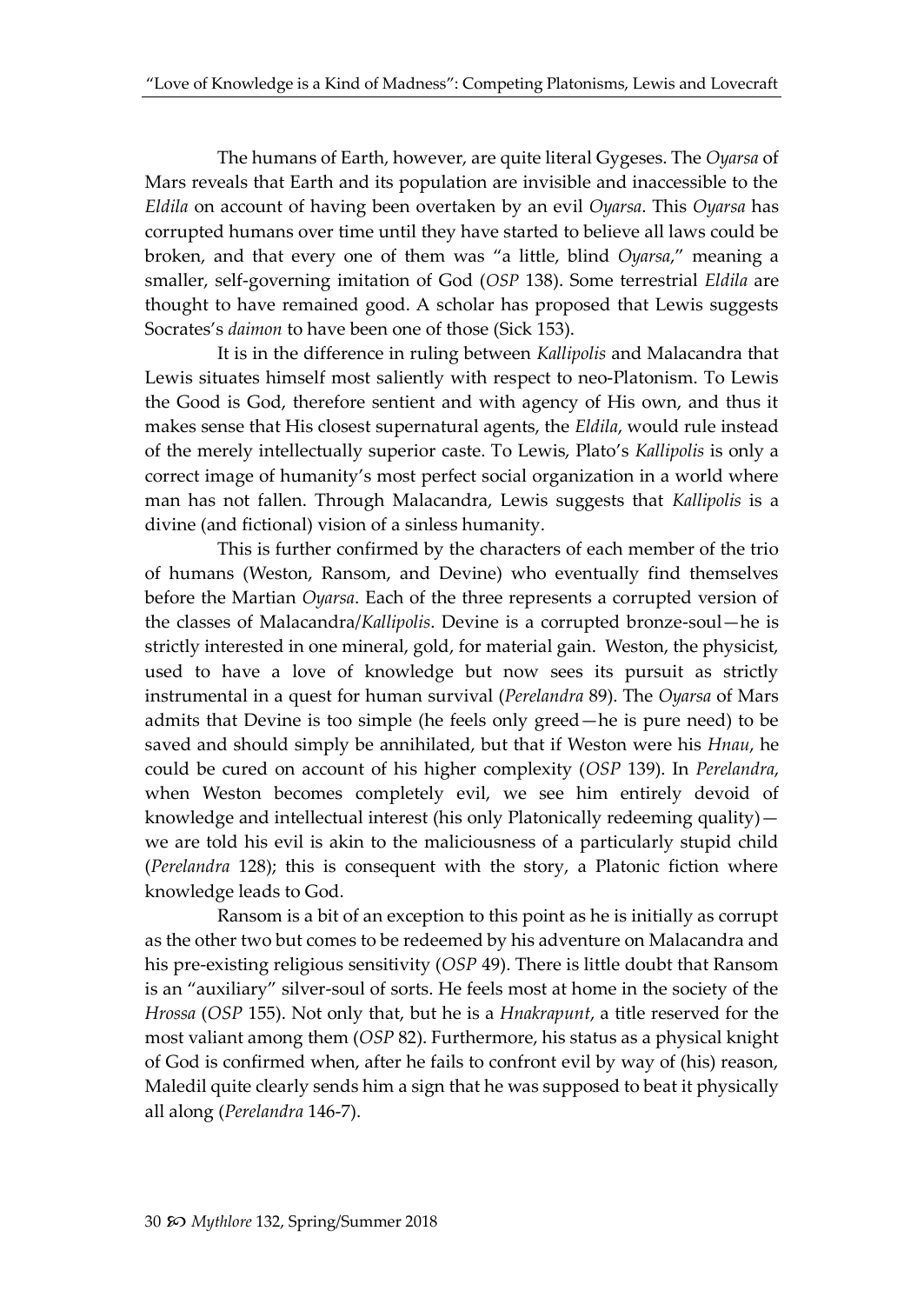This is not without symbolic meaning. Lewis is suggesting through Ransom and the *Hrossa* that it is easier for the silver-souled to attain salvation in our day and age. A preliminary indicator of this is that the *Hrossa's* language, which happens to be Old Solar, is the official language of Malacandra, but also of God and the universe. This is because, according to Kanaberaka, the knowledge of the *Séroni* can be translated in any tongue, and that of the *Pfifltriggi* is only used to communicate mundane matters. But the *Hrossa's* songs and poems rely on Old Solar, the language of God, to have their intended impact. Their art, dependent on this Godly medium, is therefore intimated to be one of the most valuable things on Malacandra (*OSP* 114).

Ransom, as a humanities scholar, has just enough of the love of knowledge necessary and of the *Hrossa's* artistic sensibilities to begin an ascent of Diotima's "ladder of knowledge" without partaking in the arrogance that resulted in Weston's downfall. Students of the natural sciences, to Lewis, actually end up farther from God because of both scientific skepticism and a tendency to see knowledge as purely instrumental (Sick 151). In doing so they devaluate the humanities, as the character of Weston so often exemplifies through his condescension towards Ransom, the Malacandrians, and unscientific knowledge. Lovecraft makes a similar point, although less religiously loaded, in his tale "The Dream-Quest of Unknown Kadath," although to Lovecraft the end of the voyage does not come with a Godly invitation to re-center our intellectual attention on the correct disciplines. It ends with a terrifying warning against the perils of a curiosity that can only bring grief to humankind.

#### **KNOWLEDGE UNTO MADNESS**

Lovecraft's engagement with Platonism is much more subtle than Lewis's. Lovecraft does not anchor his Dream Cycle (the cluster of novellas discussed in this article) clearly within the Platonic tradition as Lewis did through his fake correspondence with Ransom. There are however some clear indications that the Dream Cycle engages ancient philosophy. The first story of the Dream Cycle is "The White Ship," written in October 1919. According to Lovecraft's biographer S.T. Joshi, "Lovecraft's tale is meant to be interpreted allegorically or symbolically, and as such enunciates several central tenets of his philosophical thought" (*I am Providence: The Life and Times of H.P. Lovecraft* I.339).

"The White Ship*"* is the story of Basil Elton, the keeper of a lighthouse. Basil embarks on a journey to the dream world on a white ship, accompanied by an old bearded man in robes. They visit a number of strange lands and wondrous cities and eventually end up in Sona-Nyl, a land outside time and space where there is neither suffering nor death. After spending some time there Elton grows restless and insists they press on (against the wishes and warnings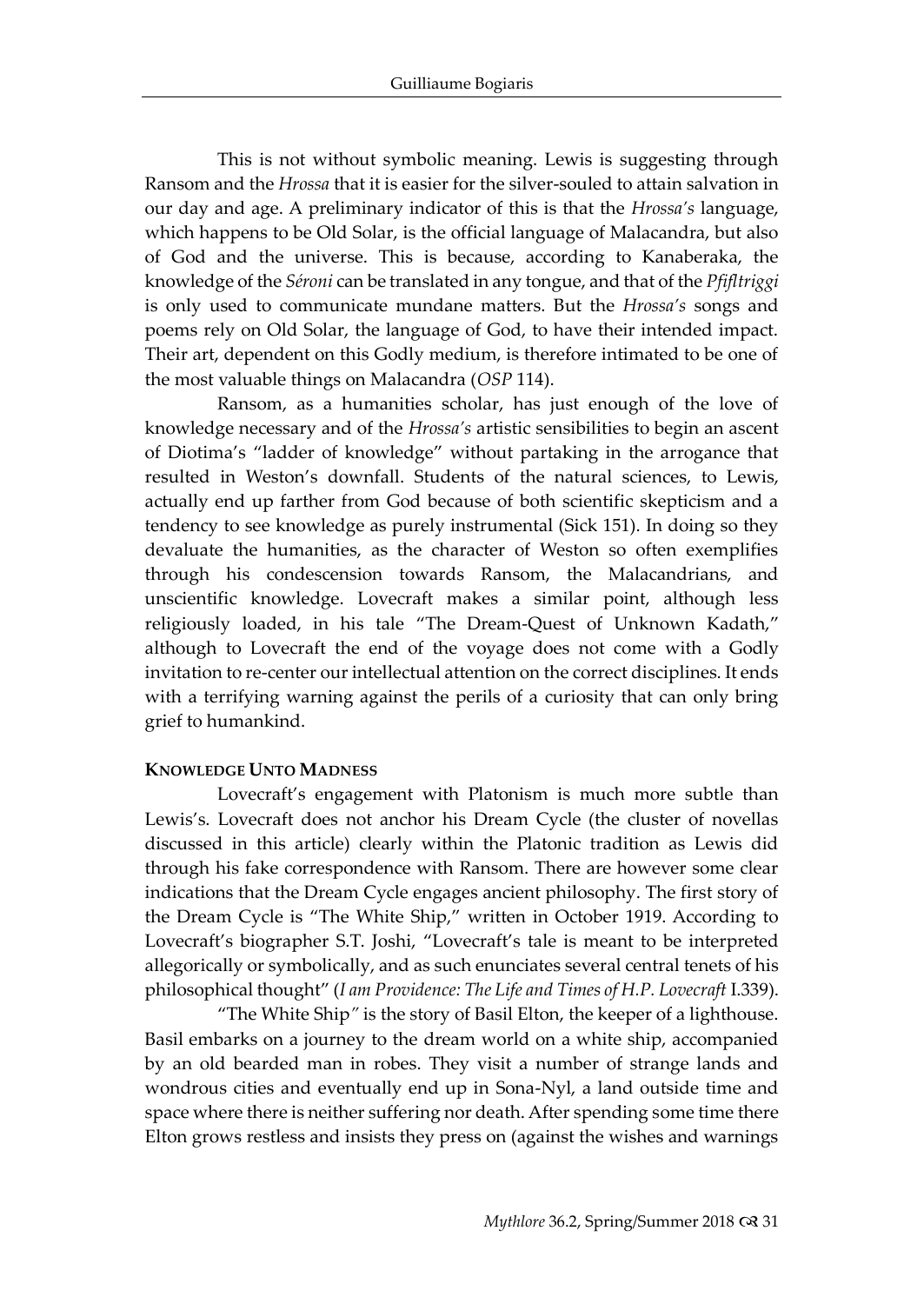of the old man) further to another city called Cathuria, a place Elton believes to be even better than Sona-Nyl (Joshi, *I Am Providence* I.338). Unfortunately, that turns out to be dramatically incorrect. They find only a "monstrous cataract [dropping into] abysmal nothingness," in which they fall (qtd. in Joshi, *I Am Providence* I. 338-339). Elton awakes on the platform by his lighthouse to find the ship gone forever.

What is interesting about this story is that its plot is largely a condensed version of "The Dream-Quest of Unknown Kadath." The protagonist starts from a place of relative comfort and goes into the dream world, thrives, and decides to press onto an elusive goal against the warning of allies clearly more knowledgeable than he is on the subject. "The White Ship," to Joshi, is also an allegorical retelling of the "folly of abandoning the Epicurean goal of *ataraxia*, tranquility (interpreted as the absence of pain)" (*I Am Providence* I.339). This first tale of the Dream Cycle, which is essentially an embryonic version of the one analyzed later in this article, has been received by scholars as an expression of sympathy for Epicureanism, an ancient Greek school of thought initially pitted against Platonism: the very school of thought that would later be famously promoted by Lucretius in his poem *De Rerum Natura,* and draw the ire of eminent neo-Platonists such as the ones Lewis links himself to in *Out of the Silent Planet* (Kraye 103).

We know, thanks to Joshi's meticulous scholarship, that Lovecraft was familiar with *De Rerum Natura*, and that he had studied Epicurean materialism and identified with it (*The Weird Tale* 171-173). So at the very least, Lovecraft's writing, insofar as his Epicurean sympathies influenced it, has a relationship to Platonism by way of the *via negativa*: Epicureanism *de facto* implies some disagreement with Platonism. As we will see later, while there is some room for compatible Epicurean and Platonist readings of Randolph Carter's adventures, it is more accurate to interpret them in terms of "pessimistic" Platonism (Lewis's being by contrast "optimistic"). What is even more interesting is that Joshi links Lovecraft's Epicureanism to his reverence for the early 20<sup>th</sup> century Irish fantasy writer Lord Dunsany (48). Joshi interprets the "Dream-Quest" to be Lovecraft's deliberate act of departure from Dunsanianism and the beginning of his "cosmic phase" (183), or "cosmicism."

It is worth noting that the "cosmicism" characteristic of the dream world has already warranted rapprochements between Plato and Lovecraft (Harman 2) in the literature. Other authors have listed Plato's *Republic* as a philosophical influence behind "The White Ship" (Smith 10). This is highly plausible since the story is about ignoring Epicurean precepts. Perhaps Joshi went a little far in his assessment that Elton was a fool to abandon *ataraxia*: he does get shut out of Sona-Nyl, but in the end he does not end up much worse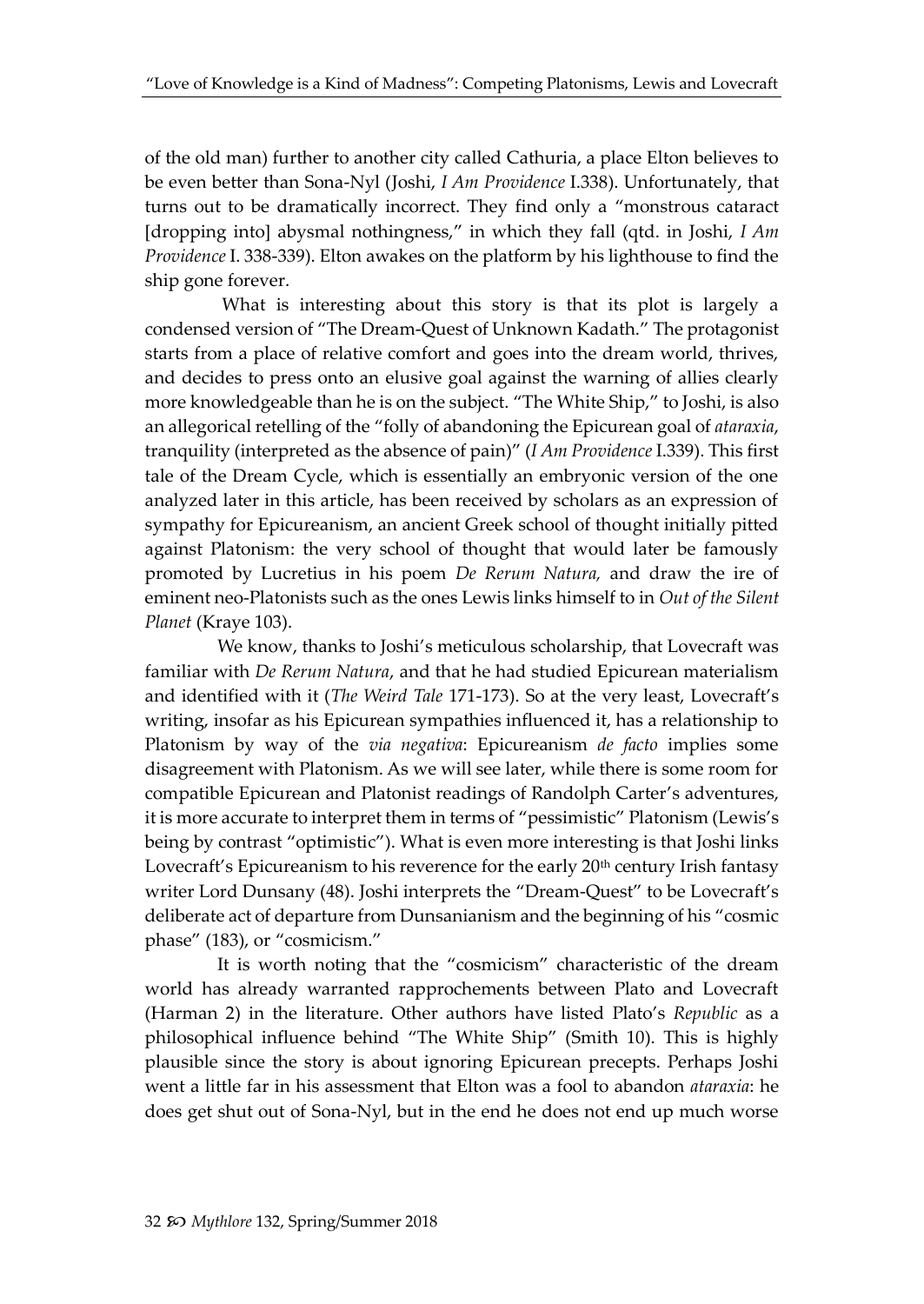than he was at the beginning of his story.<sup>2</sup> One might even argue is he better off for having lived the adventure and learned his place in the world (as Randolph Carter will).

Moving on to the "Dream-Quest": Randolph Carter, the protagonist of the short stories discussed in this article, is arguably the most expert dreamer of the whole Lovecraftian corpus. Carter shares some traits with the early Ransom, such as a propensity for the humanities (Carter is a writer) and a certain ambivalence about both revealed religion and experimental sciences (Lovecraft, "The Silver Key*"* ["Silver"] 194-5). Carter learns very early in his life about the illusive nature of the waking world and the existence of the dream world. Unfortunately, polite society shuts down his propensity towards the dream world early on, and he loses the key to the gate of dreams. For a while Carter is successfully repressed into normality. He first turns towards religion but eventually grows disillusioned with it: "it wearied [him] to see how solemnly people tried to make earthly reality out of old myths which every step of their boasted science confuted […]" ("Silver" 429).

Turning to science appalls Carter even more: "[Scientists] did not know that beauty lies in harmony […]. They did not see that good and evil and beauty and ugliness are only ornamental fruits of perspective […]" ("Silver" 430). The illusion of knowledge is no worse amongst the scientists than the religious crowds. Scientists are in a sense worse, since "all Nature shrieked of its unconsciousness and impersonal unmorality in the light of their scientific discoveries." To Carter, scientific curiosity and religious fervor are only variations of the same malady that drives humans to seek, unhealthily, the illusion of certainty. Scientists and the faithful miss that life has no purpose other than that what men dream into it ("Silver" 430).

The Lovecraftian imperative to dream purpose into one's life would be misinterpreted if it were to be taken as some manner of prosaic existentialism. Carter quite literally dreams himself into a world governed by real supernatural entities (whose influence extends well beyond the dream world into ours) where real actions have real consequences. Carter's dreaming is no mere superficial call to escapism by the author. Rather, it can be read as a reinterpretation of the allegory of the cave (like Lewis's space trilogy), except one where the truth beholden outside the cave is that the world is not meant for us at all and where is it safer and smarter to stay within the cave's confines.

One thing that supports this interpretation is that there is divine/transcendental Truth in the Lovecraftian world. Divine entities like the Great Old Ones, or Elder Ones Azatoth and Yog-Sothoth, are clearly on top of

<sup>2</sup> It is also unclear in Joshi's argument how Elton's return to his initial situation fails to qualify as a type of *ataraxia*.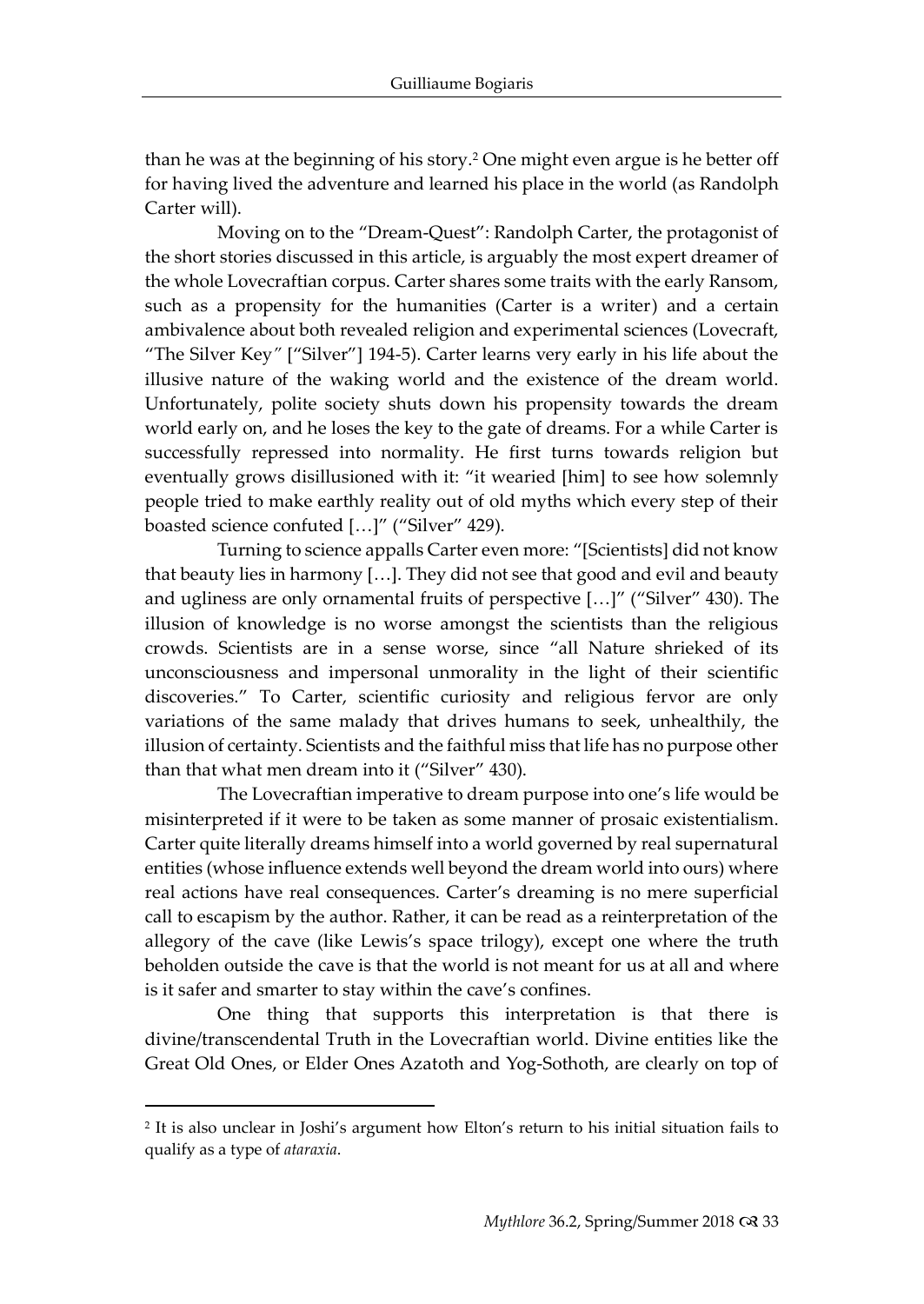the chain of being. Their powers seem boundless; we are told they have supernatural consciousness. They do not, however, interact purposefully with humans in the sense that they care at all about us or require our attention in the manner of the ancient Greek gods. Their will is terrifyingly arbitrary. It is often intimated that it is better to avoid notice by the Elder Ones lest their stirring end up annihilating us all. Yet Yog-Sothoth reveals to Carter that there is Truth in that world; all beings are one facet of the fabric of existence and as such constitute a higher being, which Yog-Sothoth claims to be himself.

Lovecraft's dream world has in common with the outside of the cave that it is more "real" than the waking world, which is the metaphorical interior of the cave. Many narrative indicators confirm this. For example, dying in the dream world means death in the waking world, but one can die in the waking world and stay perfectly alive in the dream world. Such is the case of the ghoul once known as Robert Pickman, or King Kuranes of Celephaïs, who was once an Englishman from Cornwall. This in itself is indicative of a departure from Epicureanism. Epicureans, unlike Platonists, believed human souls died along with their earthly bodies, effectively ending existence (Kraye 104).

More importantly, as was mentioned above, the presence of the Great Old Ones, godlike celestial beings who are simultaneously corporeal, incorporeal, and the very fabric of the universe, $^3$  is more readily felt in the dream world. While they sometimes appear, intervene, and are represented in the waking world—such as are Plato's forms are in the cave—the Great Old Ones are definitively present in the dream world; so much so that one can get to places where beholding (one of) their physical manifestation is possible. Their agency is more direct in the dream world and only there can they really be beheld.

Returning to Carter's story: it begins with him dreaming of a beautiful city atop Earth's dreamland. Seized by the wondrous nature of the place, Carter sets out to find it. But as soon as he departs the lower gods manifest their displeasure with his quest by withdrawing the visions of Kadath from his dreams ("The Dream-Quest of Unknown Kadath" ["Kadath"] 107). Nevertheless he persists and begins a descent into the world of dreams. Displeased with his defiance, the Elder Gods send Nyarlatothep, the Crawling Chaos (who is their lackey but also a supernatural being), in pursuit.

Carter finds out that Kadath is the dwelling-place of Earth's young gods—with this revelation Kadath becomes not merely a fancied destination but also ones that promises contact with the divine. (And so for a moment there is a dangling possibility that Carter's quest is substantially similar to Ransom's in that respect.) From this, Carter infers that since the gods often mingle with humans, Kadath must be closest to places where people share most traits with

<sup>&</sup>lt;sup>3</sup> They bring to mind the image of an inverted, horrifying trinity.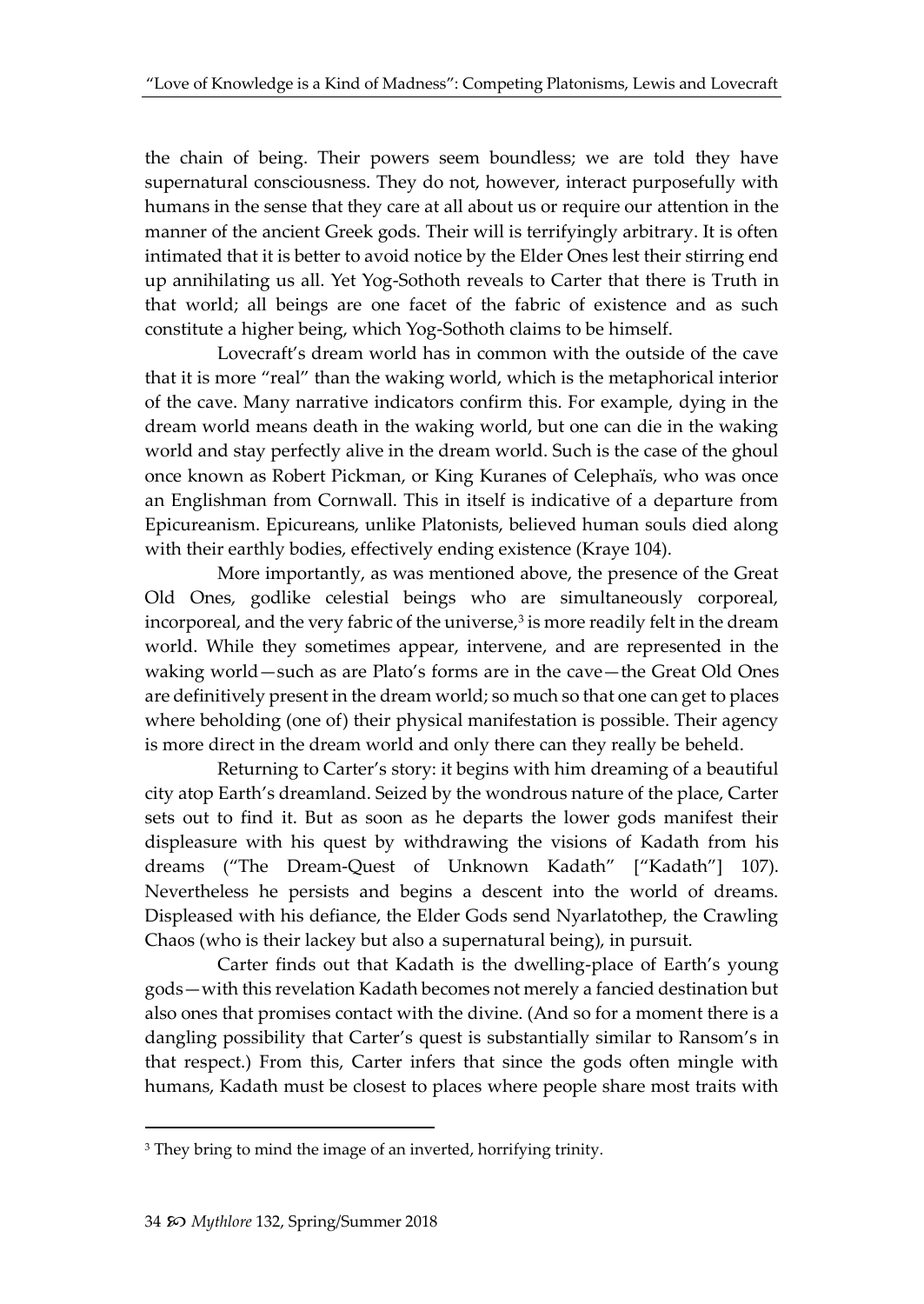the gods. In order to find such a place Carter must first find out what said gods look like, which he does by ascending the hidden side of the peak of Ngranek, where the gods chiseled a great image in their likeness. Getting there proves to be tough but Carter manages it on account of his being an expert dreamer.<sup>4</sup>

Continuing on his quest, Carter meets a fellow dreamer, Kuranes, who now inhabits dreamland full-time as the king of Celephaïs (a city in the dream region of Ooth-Nargai). Kuranes is one of the few other expert dreamers. He once made it all the way to the abyss where he beheld the Great Old Ones Azatoth and Yog-Sothoth and came back with his sanity. Although eventually Carter will accomplish that as well, at this point in the story's timeline Kuranes has already done so, while Carter has not. In other words, the king is more knowledgeable than Carter, although Carter seems not to realize this. Kuranes, in spite (or because) of all his knowledge, has become rather disillusioned with the dream world and is now fashioning his realm to look like the English countryside of his youth. Kuranes reminds the reader of Achilles and Odysseus in Plato's myth of Er: he wants to a return to the *status quo ante*, to a life before he sought adventure. He suggests that Carter abandon his quest and enjoy the places of his youth (in this case Boston and New England) while he can (Kuranes cannot return to Earth because his earthly body is dead) ("Kadath" 149). Carter ignores this advice and continues on.

Plato's myth of Er, the last fable of the *Republic*, can be useful to unpack the meaning of this episode of Carter's adventures. In it a man named Er has a near-death experience and comes back to life. As he does, Er tells his friends of his experience in the afterlife. In it, Er witnessed various men, including epic heroes such as Achilles and Odysseus, choose their next lives one after the other. To Er's surprise, the heroes choose uneventful, quiet lives completely at odds with the epic adventures they led until their deaths. Er also notes that foolish men choose adventure and risk. The heroes return, so to speak, to the *status quo ante*. Er's philosophical lesson is that the mark of the wise man is his ability to choose a life more in harmony with virtue, a life alien to the adventurous lives the epic heroes had led. Er is cast as privileged to have learnt this information early, without having had to endure the hardships that led Achilles and Odysseus to that same realization (*Republic* 614a-621a). As we will see, this is the lesson Kuranes tries to impart, unsuccessfully, on Randolph Carter, who will have to learn it on his own.

<sup>4</sup> This is one of the many instances where the reader witnesses that in Lovecraft's world imagination has world-fashioning powers and thus matters more than knowledge or virtue ("Kadath" 129). For comparison, we are told that the men of dreamland who are most similar to those of our world are all traders and artisans concerned with the most material aspects of life. Everyone content with our reality seems to be a bronze-soul to Lovecraft.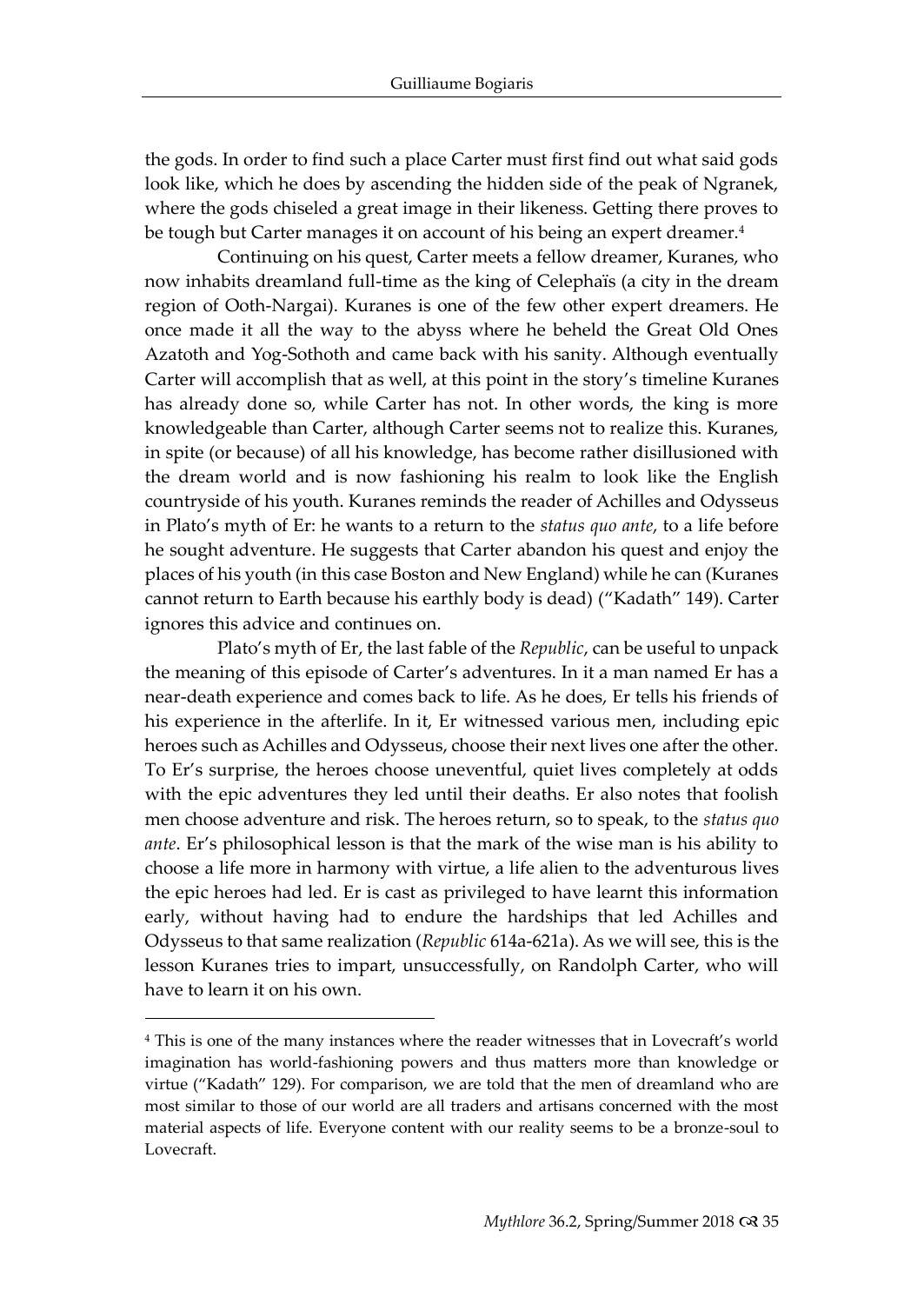Carter, seeker of knowledge, ignores at that moment of his life the most important lesson of all. His friend Kuranes has not only gone as far as anyone can in this enhanced reality of the dream world: he has gone so far as to gaze upon the highest Gods who make up the fabric of reality. Kuranes warns Carter that the lesson he learned from his travels throughout the dream world, this enhanced reality where Gods dwell, is that the waking world is better. In this sense, Kuranes is metaphorically telling Carter that the lesson gleaned from his travels outside the Platonic cave is that it is better to be inside of it. Carter is deaf to this advice.

Our hero eventually does reach his destination, although not in the way originally planned. After helping a contingent of ghouls defeat a common enemy, Carter enlists the help of their flying steeds, giant bat-like creatures called Night-Gaunts who are not beholden to Nyarlatothep (there are few such creatures in the dream world), to fly him all the way up to Kadath. There Carter meets Nyarlatothep, as known as the Crawling Chaos, who figured that the easiest way to catch our seeker of forbidden places was to wait for him at the end of road. It is worth noting here that the pinnacle of Carter's ascension is an encounter with a personification of chaos. We are far from the divinely ordered world that awaited Ransom at the end of his own quest.

Nyarlatothep reveals that Kuranes was more correct than Carter knew. Kadath is not a city but consists only of the castle in which they currently find themselves, and that the city Carter had dreamt to be Kadath was in fact Boston, as he remembered it from the perspective of his youth. Unfortunately, Carter's dreams were so enticing that the younger gods have now deserted their home the castle where Carter and Nyarlatothep are at this point in the story—to go enjoy Boston for themselves. This is an annoyance to the Great Old Ones and therefore an annoyance to Nyarlatothep. The Crawling Chaos makes a deal with Carter: he will be allowed to leave despite his transgression (seeking Kadath despite it having been very clearly forbidden to him) if he is to find the younger gods in Boston and send them back to Kadath. Carter agrees, but upon flying away realizes Nyarlatothep (who really does not need anyone's help to accomplish his tasks) has tricked him and is actually sending him into the abyss where Azatoth is waiting to inflict some god-knows-what horrifying punishment upon him. Risking it all, Carter jumps from his flying steed and awakes abruptly in his Boston home.

Carter's ascent, which is successful, lands him straight back into the world of men, in the place where he grew up and lived all his life. Carter's trip's great lesson is that forbidden knowledge and forbidden places are forbidden for a reason: the metaphorical outside of the cave indeed exists, but it is not a place made for man. Carter seeks the home of the gods and realizes what he has indeed been warned of the whole time: the home of the gods is precisely that,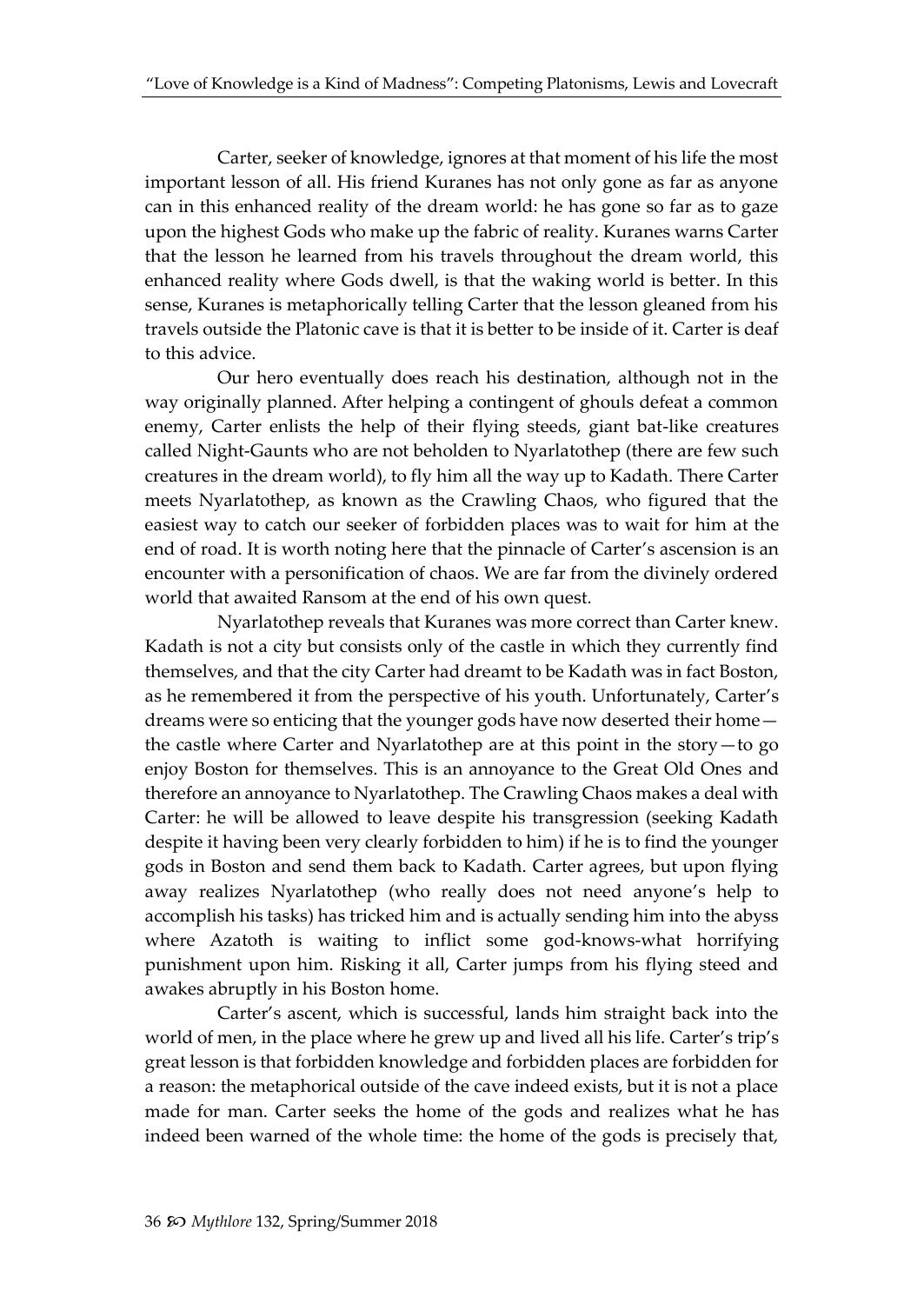but also exclusively that. As such man will find it unsuited to his needs, unlike his actual home, where he should have stayed all along. Even if ultimately lacking in poetic grandeur or nobility, humanity has a place within the great chain of being. Its so-called yearnings for loftier goals are misinterpretations of the fact that it is indeed better off where it is. We are in the cave because the outside is not for us.

#### **THE PLATONISMS OF LEWIS AND LOVECRAFT**

This paper attempts to make two contributions. The first one is that despite their dissimilarities, Lewis and Lovecraft both engage Platonic philosophy from a place of relative agreement. Lewis seems to think, along with most Renaissance neo-Platonists, that Plato was correct save for the fact that the Good is indeed God, and as such He rules over human society, not the Goldsouls or those most acquainted with the Good. Lovecraft appears of the opinion that Plato was indeed right, save for the fact that our ignorance of the Good is somewhat blissful. The purpose of the world may well be maddening and horrifying to us on account of both its inscrutability and our insignificance.

Both authors warn us against conformity and scientific skepticism. Carter loses the key to the gate of dreams (the sole access to the world that really matters) because of societal pressure, and sees that the devout and the skeptics are two sides of the same coin. Ransom sees the otherwise well-meaning physicist Weston (who, after all, only sought to further human advancement) descend into noxious condescension and fall prey to evil because of his inability to recognize the obvious divinity of Maledil and his *Oyarsa*. The Platonic goldsouled in these stories become least likely to attain enlightenment on account of their attachment to reason or *logos*.

The second contribution is more of a critical one. Literary circles traditionally prioritize Lewis's Chronicles of Narnia and Lovecraft's Arkham Cycle, when they examine these authors at all. As they do so, and perhaps because these groups of novels are different from the ones treated here, scholars often examine Lewis in comparison to Tolkien and Lovecraft to Poe. These pairings are certainly invited by the fact that the Chronicles of Narnia are works of medieval-inspired fantasy, and the Arkham Cycle belongs to the genre of New England Horror novellas. My argument here implies that, at least with respect to the themes of Platonism, ancient Greek thought and man's relationship to the divine, comparative studies of the Lovecraft and Lewis, however unorthodox, can help shed light on their work.

And so, in conclusion, let me attempt to begin this task. It does not suffice to say that Carter should have stayed home and that therefore the ultimate import of the Lovecraftian Dream Cycle is a lesson about the dangers of knowledge we were not meant to obtain. It is true that Carter's only critical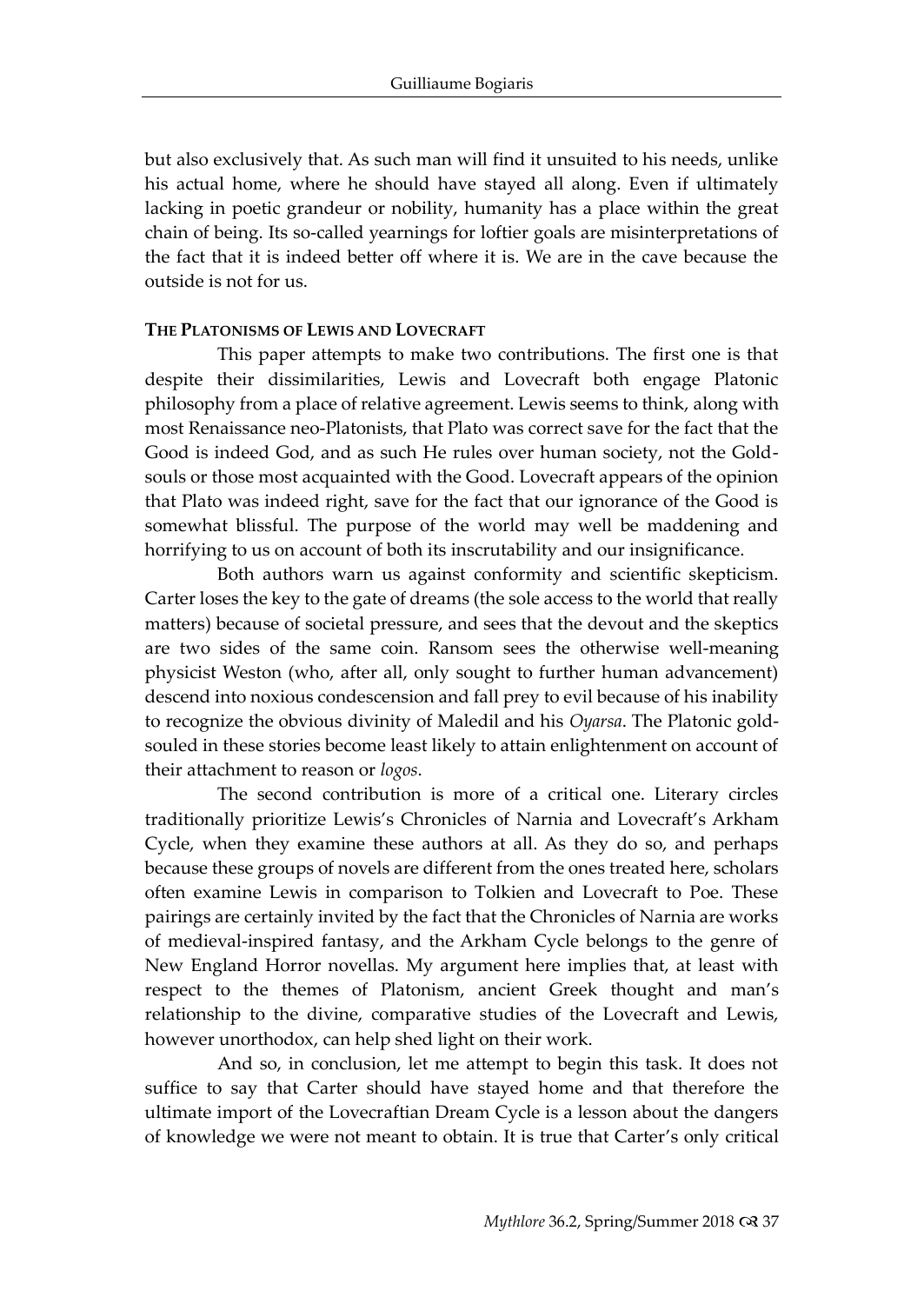discovery is that he should have stayed home. But it matters that this lesson is precisely a function of the fact that Plato was correct, and that reality consists of much more than it appears to from our perspective. The outside of the cave, in this case the dream world, where the presence of the Great Old Ones is more readily felt, does indeed entertain a deeper relationship with reality and the fabric of the cosmos than the somewhat insulated world of men. But only danger, madness, and disappointment await us there.

In the Lovecraftian world the cave is a place where human beings interact with the portion of reality they can manage. The puppets and shadows Plato (and Lewis) dismiss as confusing representations of vital concepts that humans should seek to transcend by escaping their metaphorical prison become, in Lovecraft, the maximal share of reality we can absorb. Our god(s), for example, are actually few amongst many, youngest of all, and there are many indicators that their powers pale in comparison to that of the other divine entities of the dream world. In fact the Great Old Ones seem to treat them like unruly children. Carter knows and agrees with the fundamentally Platonic and Aristotelian precept that beauty lies in harmony. Lovecraft's point, *contra* Plato, is that this harmony cannot be found in the world of ideas, outside of human society. Because of their limited perspective and abilities, humans find only chaos and danger there. Carter returns to his city not out of choice, like Plato's cave-dweller, or moral obligation, like Ransom who is sent back by the Martian *Oyarsa/*Maledil. He leaves the dream world to preserve his physical and mental safety.

Plato, the neo-Platonists, and Lewis after them, imagined the real world to be a better, more complete and wholesome version of the clumsy misrepresentations humans fashion for themselves inside their sheltered communities. As a result of being thrown into the unknown, Ransom learns that the universe is a divinely ordained place where any movement made by man to transcend his lowly predicament will lead to better ordered worlds, each and every one of them thriving under the watchful, loving eye of God. Lovecraft turns that presumption on its head by positing the real world, the outside of the cave so to speak, to be an entirely different—and chaotic—place.

A telling example of this becomes evident when the two ascents of Ransom and Carter are put side to side. Both Lewis and Lovecraft reverse the expectations of their readers. Ransom rises into the great cold vacuum of space and, counter-intuitively, finds it full of life and wonder; Carter surfaces into a dream world bustling with life and finds only danger and death. His many ascents, be it to the moon, to Ngranek, to the castle, and so on, lead ever closer to the Crawling Chaos. In fact almost every ascent of Carter's is immediately followed by a literal fall. The entire dream world seems to be organically telling Carter to come back down.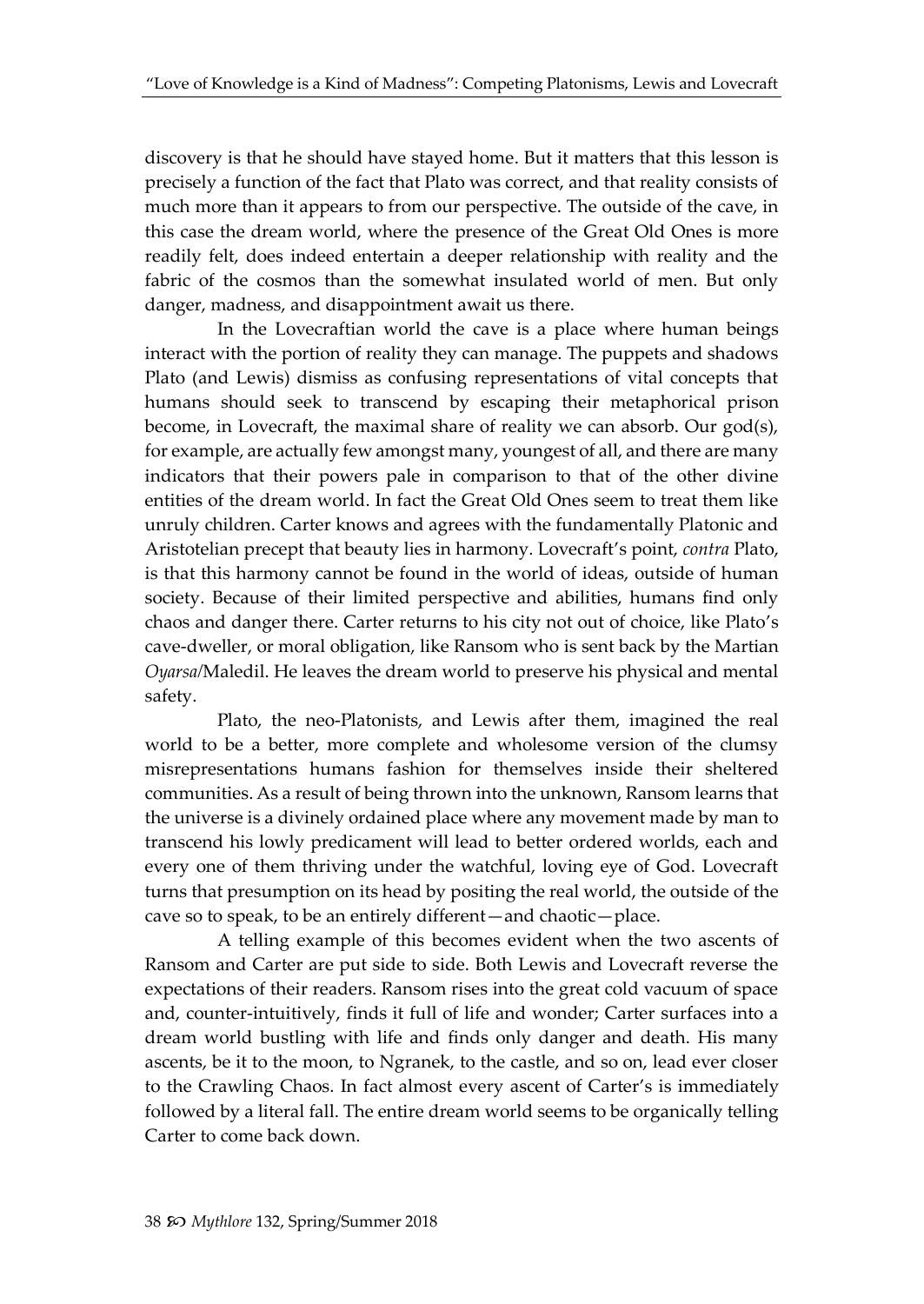Just as much as Lewis's Platonism is optimistic, Lovecraft's Platonism tells us about his pessimistic prognostic for humanity. Contrary to Ransom who expects danger and continuously finds safety in worlds uncannily wellequipped to sustain human life, Carter's dream world, a world more real than ours in many ways, is critically unsuited to human flourishing. So much so that it is one where humans have to compete for survival alongside countless other species, most better adapted to it (like cats!), all of this under the indifferent eye(s) of indescribable horrors: timeless, all-powerful, and terrifying entities who simultaneously lord over all and compose the very fabric of the existence. Carter—like Kuranes before him—learns the most important lesson of all: humanity holed up inside the "cave" for reasons of survival, not intellectual and political domination over our peers. Although we have forgotten it, humanity's move inside the cave may have once been a strategic choice, and not the tragic consequence of a series of critical errors, *pace* Lewis.

*Contra* Plato and Lewis, who think the cave hinders true enlightenment because it was made for man and by man, Lovecraft has his characters learn that the cave is in fact the best of all places for humanity, for that very reason. Quite literally, we can live (read: survive) there, and almost strictly there. We can imagine Lovecraft's world to be one where the original traveller to the dream world came back with strong advice for his brethren never to try and go out again, a lesson humanity internalized over time. This explains the social reflex that discouraged young Carter's early dreamer tendencies. Kuranes learnt that same lesson before Carter, yet failed to persuade him of it. Since there are communities of humans inside and outside of the dream world, and because the dream world is actually more real than ours, we can conjecture our society to have originally come from there. Yet the reason why they sought shelter outside the dream world has obviously been forgotten, as the examples of Kuranes and Carter testify. Reality is not safe for us, says Lovecraft to Plato and Lewis, yet apparently we are doomed to forget that fact from time to time.

Although Carter ends up learning Kuranes's lesson on his own, the old king's failure to convince his friend reminds us of Socrates's inability to discourage one of his disciples, Xenophon, from leaving for Persia with Cyrus's expedition (another famous *anabasis* that goes sour and ends with its protagonist back in the homeland from which he started). Both Carter and Xenophon are deaf to the pleas of their teachers, but ultimately end up wiser and away from danger in the end (both after facing several obstacles and brushing with death).

In the end, the conjunction of (a) Lovecraft's relative agreement with Lewis (and Plato) about the existence and accessibility of the proverbial cave's exterior and (b) his disagreement with them about the desirability of reaching that very exterior, while clear, is not entirely incompatible with Joshi's Epicurean reading of the Dream Cycle. Lovecraft's work may well be an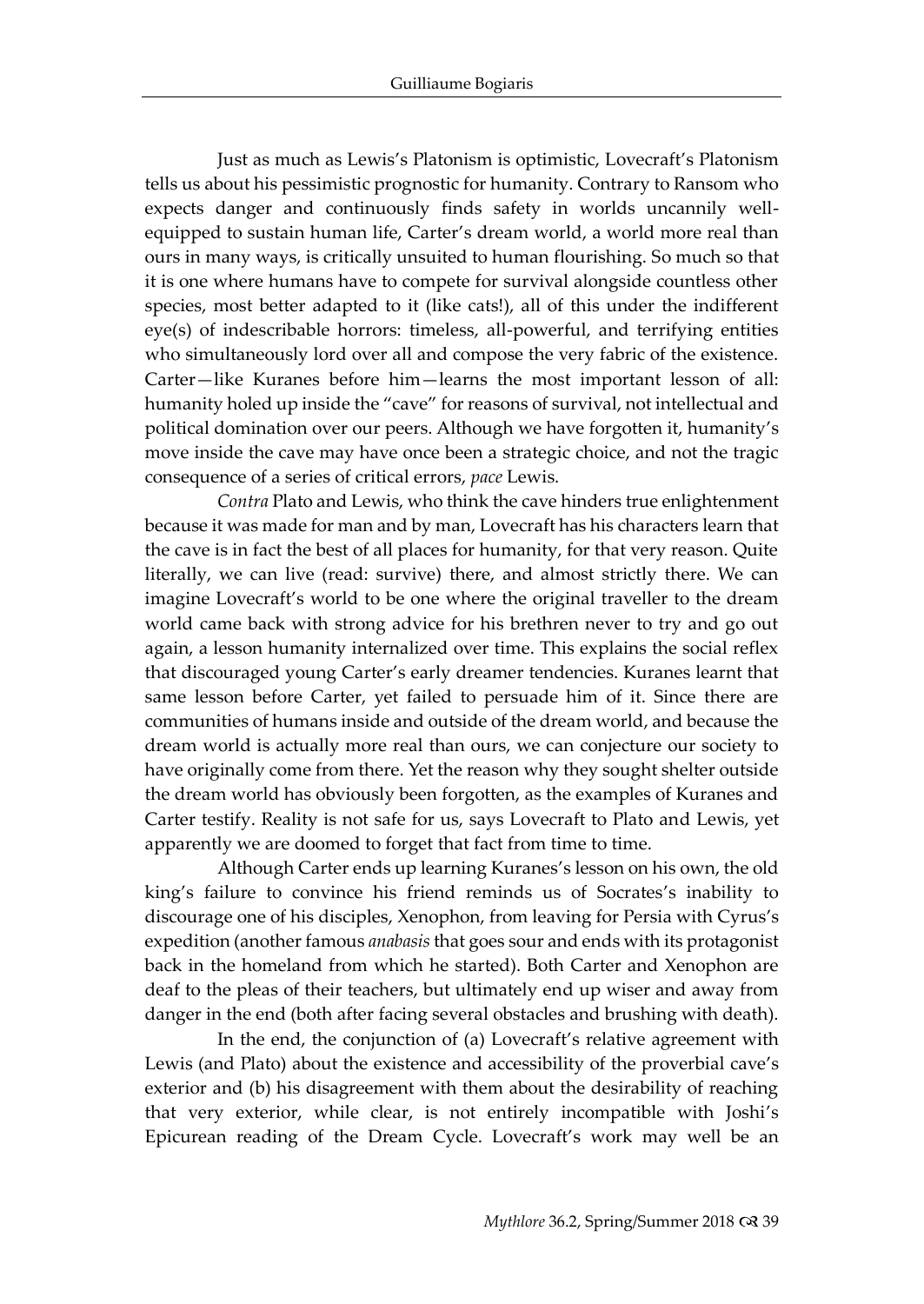invitation to embrace Epicurean *ataraxia*, symbolized by Carter's ultimate return home and Kuranes's sadness not to be able to. Perhaps we should embrace *ataraxia* precisely because of the hostile nature of the real world, not because of the impossibility of acquiring true knowledge.

It would be dishonest not to admit that an Epicurean reading of the myth of Er, with which the novels of the Dream Cycle share important narrative similarities, can also support Joshi's interpretation. The value of *ataraxia* certainly seems to be part of the lesson Er learns from Odysseus and Achilles in Book X of the *Republic* as he witnesses the epic heroes choose quiet, uneventful lives. From that angle, however, the meeting of Joshi's argument and mine is more dependent on the compatibility between Platonism and Epicureanism than it is on the content of Lovecraft's work. Ultimately what is clear is that Lovecraft thought that our persistent, insatiable curiosity in the face of obvious peril would not be our salvation, in spite of what Lewis sustains. It will be our doom.

#### **BIBLIOGRAPHY**

- Eddings, Sarah. "The Use of the Vertical Plane to Indicate Holiness in C.S. Lewis's Space Trilogy." *Mythlore,* vol. 34, no. 2 (#128), 2016, pp. 33-45.
- Harman, Graham. *Weird Realism: Lovecraft and Philosophy*. John Hunt Publishing, 2012.
- Johnson, William G. and Houtman, Marcia K. "Platonic Shadows in C.S. Lewis' Narnia *Chronicles*." *MFS Modern Fiction Studies,* vol.32, no.1, 1986, pp. 75-87.
- Joshi, S.T. *I am Providence: The Life and Times of H.P. Lovecraft*. Hippocampus Press, 2013. 2 volumes.
- —. *H. P. Lovecraft: A Life*. Necronomicon Press, 1996.
- —. *The Weird Tale*. University of Texas Press, 1990.
- Kraye, Jill. "The Revival of Hellenistic Philosophies." *The Cambridge Companion to Renaissance Philosophy*, edited by James Hankins, 2007, Cambridge UP, pp. 97- 113.
- Lewis, C.S. *Is Theology Poetry?* Samizdat University Press, 2014.
- —. "On the Reading of Old Books." *God in the Dock,* edited by Walter Hooper, Eerdmans Publishing, 1970, pp. 217-225.
- —. *Out of the Silent Planet.* MacMillan Publishing, 1979.
- —. *Perelandra.* Simon and Schuster, 1996.
- Lovecraft, Howard Phillips. "The Dream-Quest of Unknown Kadath." *The Dream Cycle of H.P. Lovecraft: Dreams of Terror and Death*, Random House, 1995, pp. 106-192.
- —. "The Silver Key." *The Complete Fiction of H.P. Lovecraft.* Chartwell, 2014, pp. 428- 38.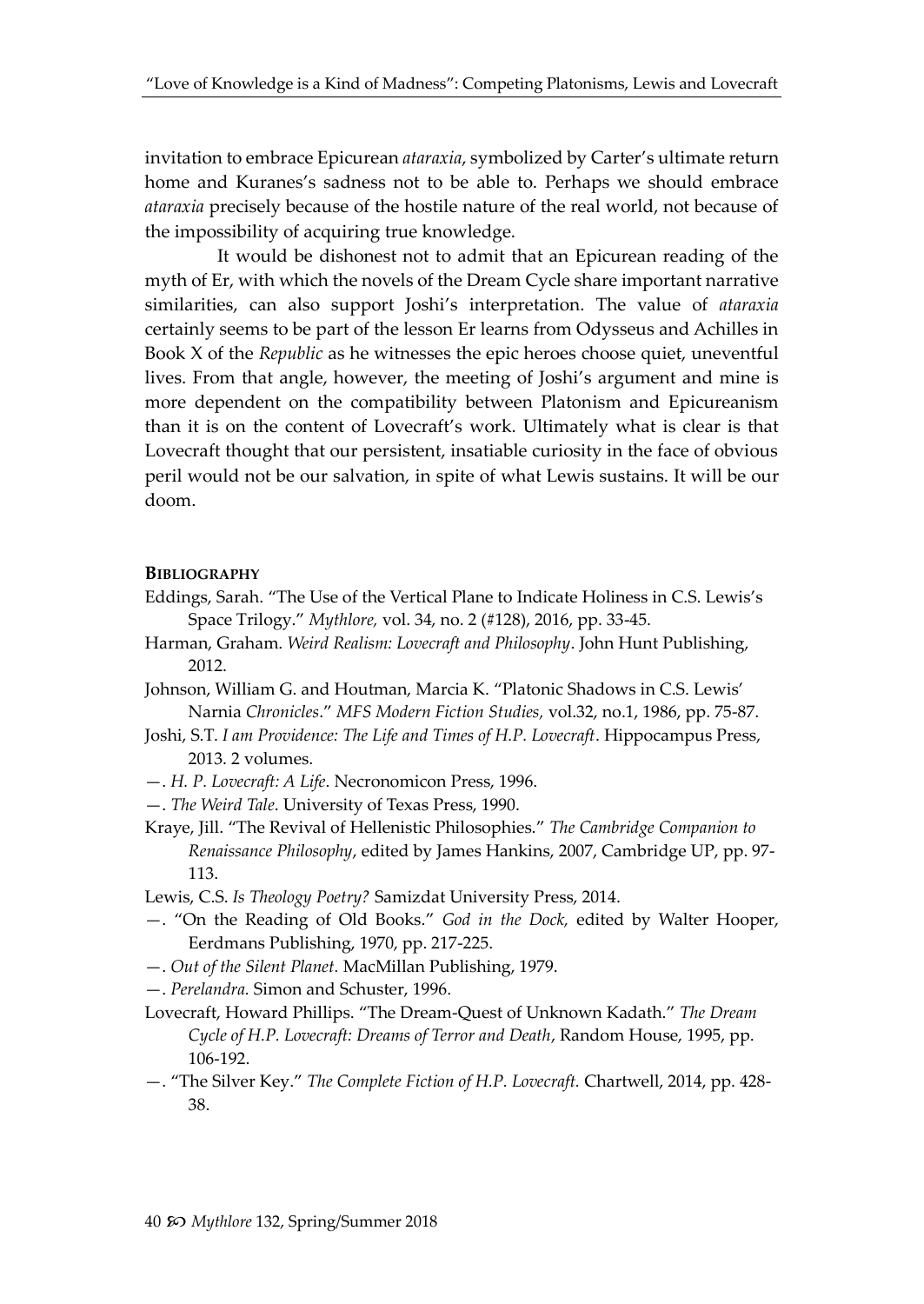- —. "Through the Gates of the Silver Key." *The Dream Cycle of H.P. Lovecraft: Dreams of Terror and Death*. Random House, 1995, pp. 356-387.
- —. "The White Ship." *The Complete Fiction of H.P. Lovecraft.* Chartwell, 2014, pp. 64- 69.
- Plato. *Plato: Complete Works*. Edited by John M. Cooper, Hackett, 1997.
- —. *The Republic of Plato*. Translated by Allan Bloom, Basic Books, 1991.
- Schwartz, Sanford. "Cosmic Anthropology: Race and Reason in *Out of the Silent Planet*." *Christianity and Literature,* vol. 54, no. 4, 2003, pp. 523-556.
- Sick, David H. "The 'Daimones' of C.S. Lewis." *Literature and Theology,* vol. 22, no. 2. 2008, pp. 151-161.
- Smith, Don G. *H.P. Lovecraft in Popular Culture*. MacFarland, 2006. Xenophon. *The Anabasis of Cyrus.* Translated by Wayne Ambler, Cornell UP, 2008.

**DR. GUILLAUME BOGIARIS** is incoming assistant professor of political science at the University of West Alabama. His research interests include philosophy in contemporary science-fantasy fiction, Renaissance political thought, and the philosophy of Machiavelli and Plato.